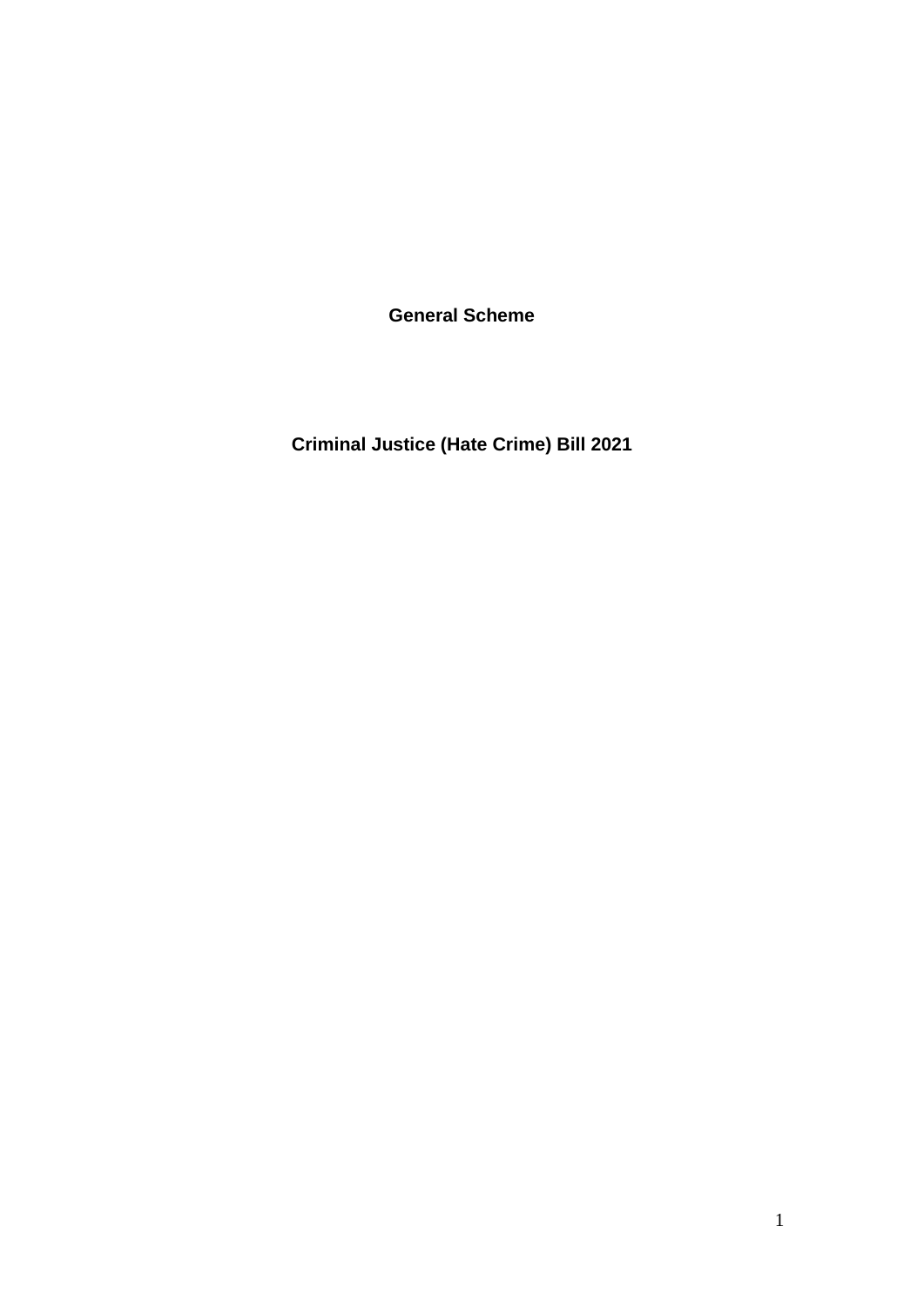# **INDEX**

| Head 1            | Preliminary and general                                                   |
|-------------------|---------------------------------------------------------------------------|
| Head 2            | Interpretation                                                            |
| Head <sub>3</sub> | Incitement to hatred                                                      |
| Head 4            | Amendment of the Non-Fatal Offences Against the Person Act<br>1997        |
| Head 5            | Amendment of the Criminal Damage Act 1991                                 |
| Head 6            | Amendment of the Criminal Justice (Public Order) Act 1994                 |
| Head 7            | General provision where a scheduled offence is aggravated by<br>prejudice |
| Head 8            | Determining whether an offence was motivated by prejudice                 |
| Head 9            | Denial or gross trivialisation of crimes of genocide                      |
| Head 10           | Repeal                                                                    |
| Head 11           | Consequential amendments to other Acts                                    |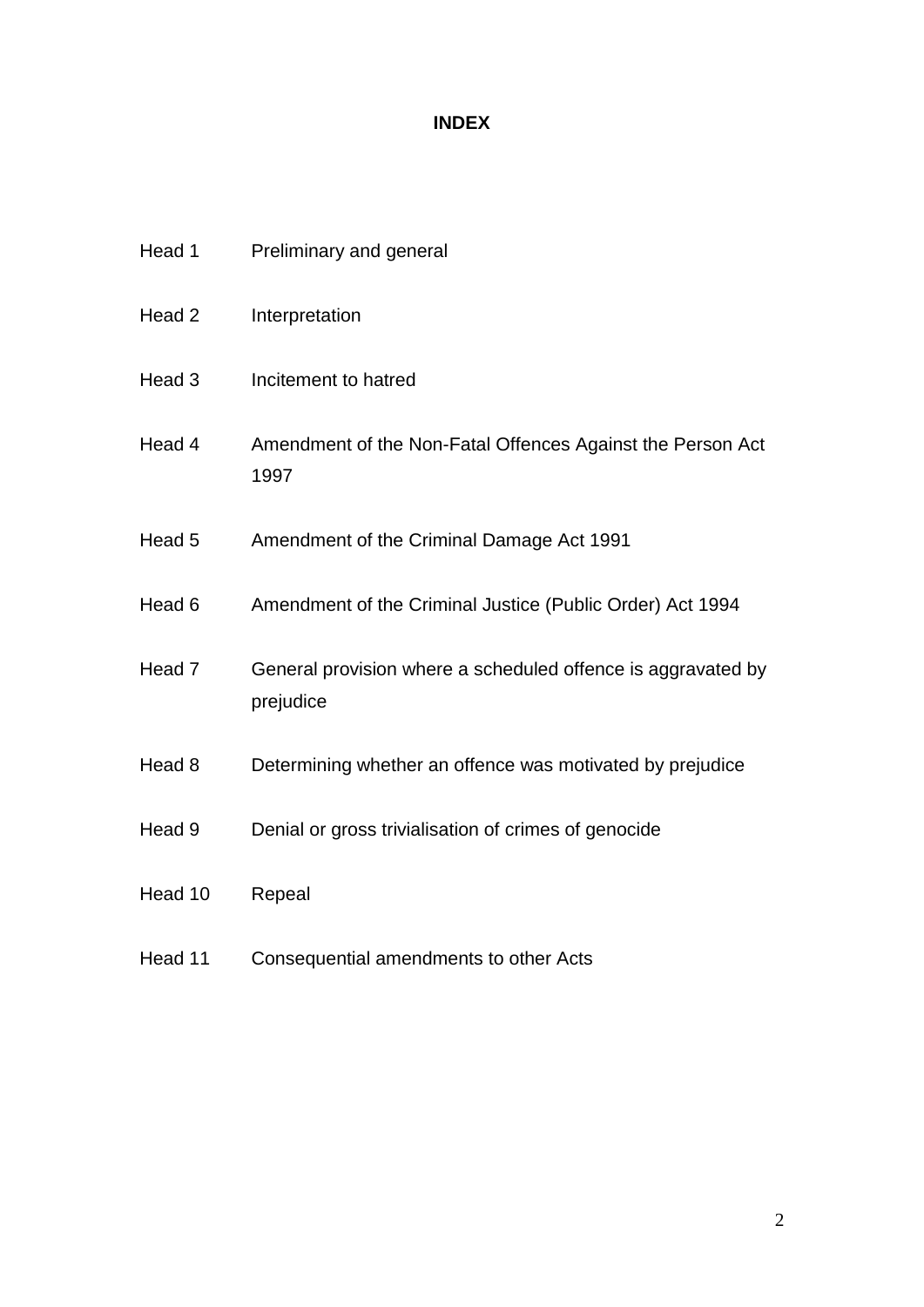# **Head 1 Preliminary and general**

# **Short title and commencement**

Provide that:

- (1) This Act may be cited as the Criminal Justice (Hate Crime) Act 2021.
- (2) This Act comes into operation on such day or days as the Minister may, by order or orders, appoint either generally or with reference to a particular purpose or provision and different days may be so appointed for different purposes or different provisions.

## **Note**

This is a standard provision.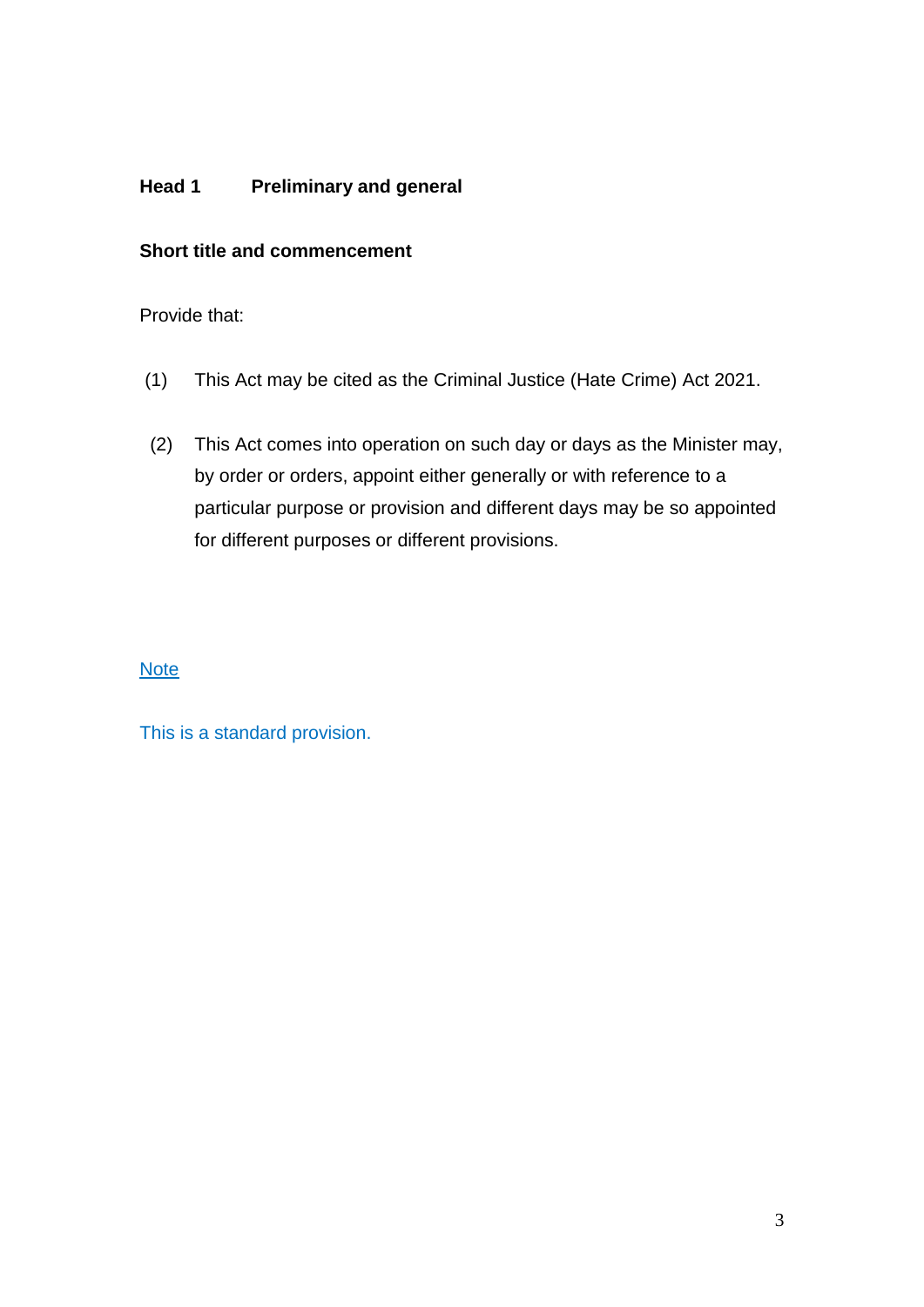## **Head 2 Interpretation**

Provide that:

In this Act—

"hatred" means detestation, significant ill will or hostility, of a magnitude likely to lead to harm or unlawful discrimination against a person or group of people due to their association with a protected characteristic

"protected characteristic" means race; colour; nationality; religion, ethnic or national origin; sexual orientation; gender; or disability

"ethnicity" includes membership of the Traveller community

"religion" includes the absence of religious belief

"gender" includes gender expression or identity

"disability" has the same meaning it has in the Equal Status Act 2000

"Minister" means the Minister for Justice

#### **Note**

This is a standard provision which defines words and terms used in the Bill.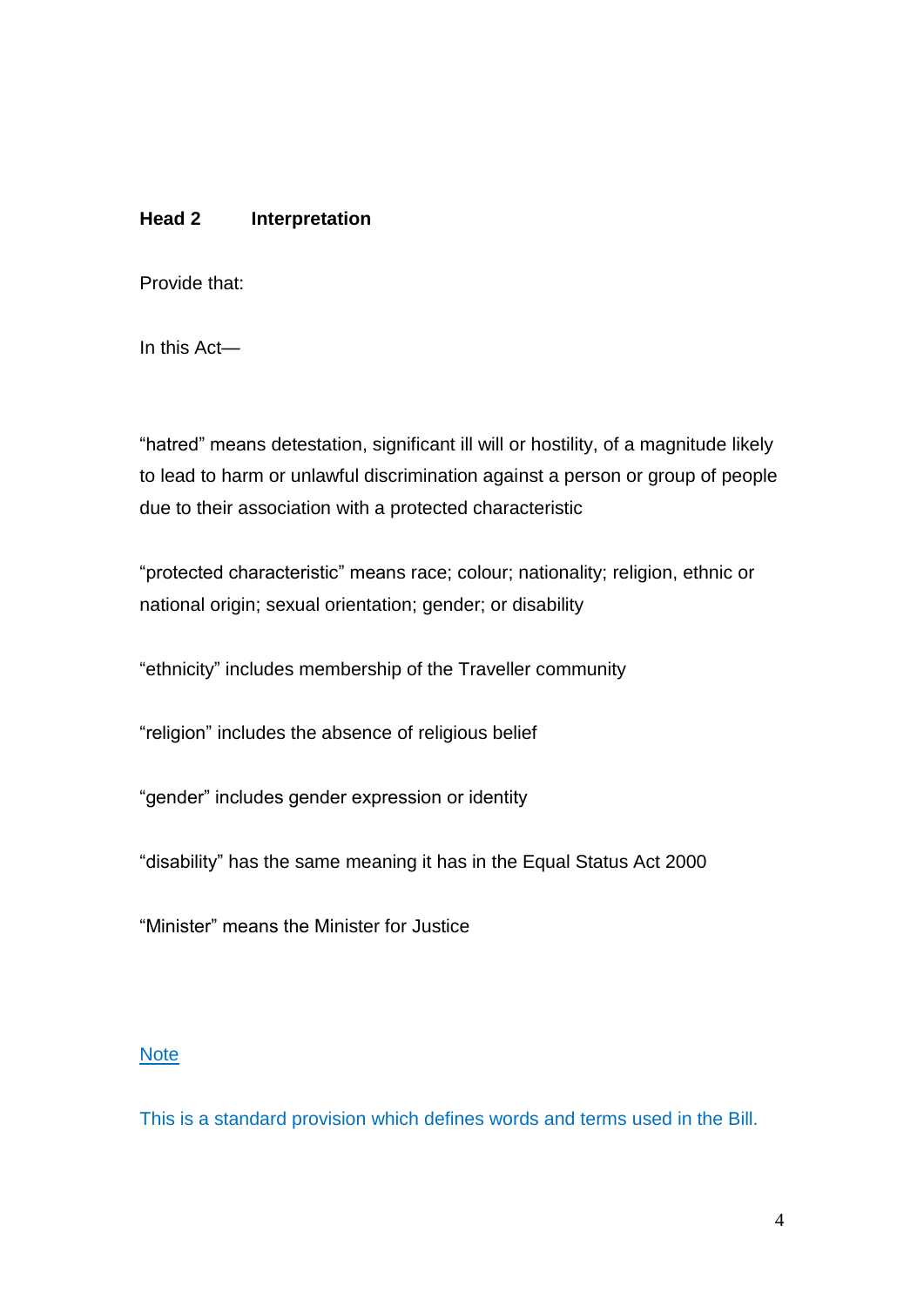# **Part 1 – Incitement to Hatred**

#### **Head 3**

#### **Provide that:**

(1) A person is guilty of an offence who  $-$ 

communicates to the public or a section of the public by any means, for the purpose of inciting, or being reckless as to whether such communication will incite, hatred against another person or group of people due to their real or perceived association with a protected characteristic.

- (2) A person guilty of an offence under paragraph 1 shall be liable
	- (a) on summary conviction, to a class A fine or imprisonment for a term not exceeding 12 months, or both, or

on conviction on indictment, to a fine or imprisonment for a term not exceeding 5 years, or both.

(3) Subject to paragraph (5), a person is guilty of an offence who -

publishes or otherwise disseminates, broadcasts or displays to the public, or a section of the public, images, recordings or any other representations of a communication the subject of paragraph (1) above.

(4) A person guilty of an offence under paragraph (3) shall be liable –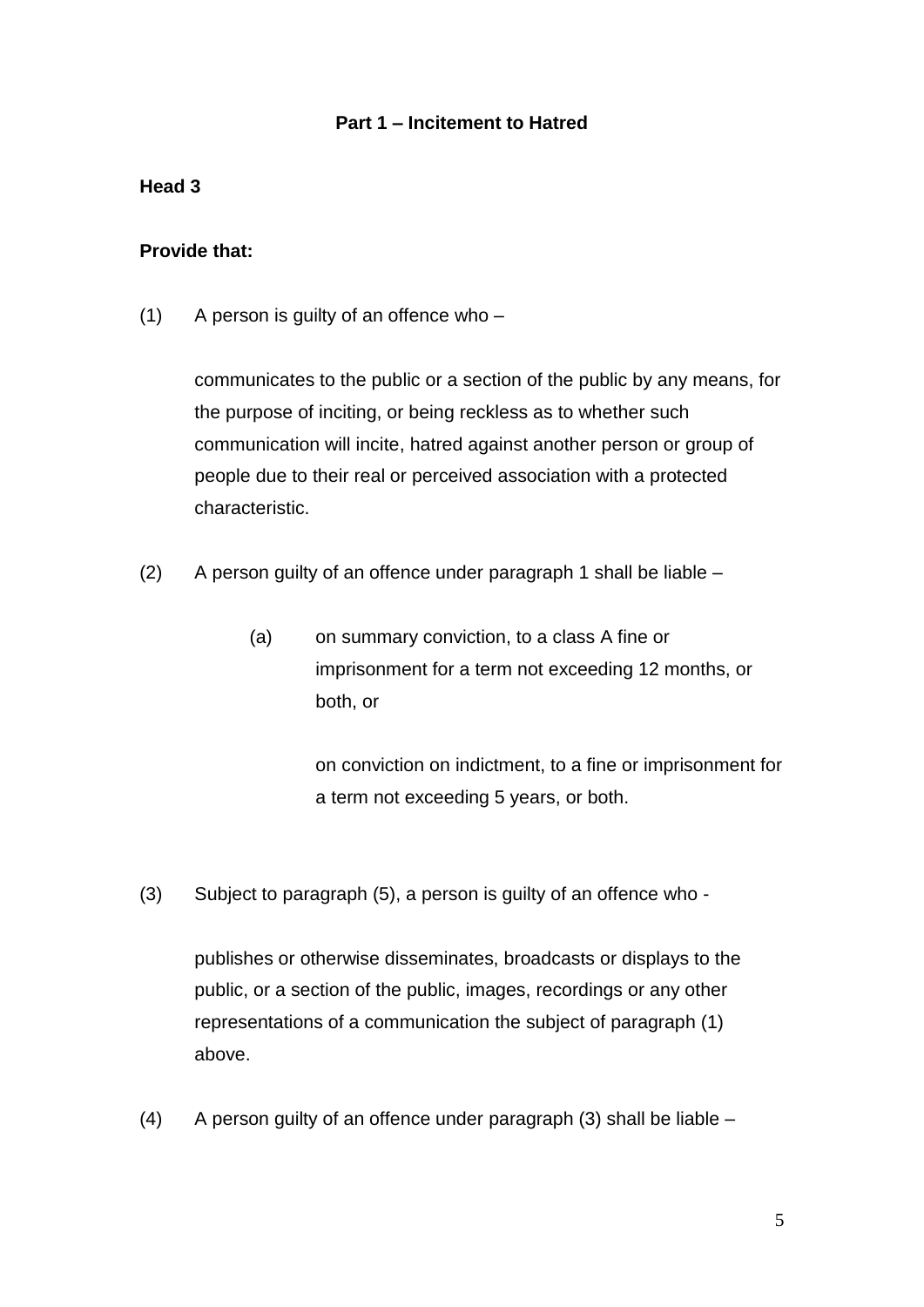(a) on summary conviction, to a class A fine or imprisonment for a term not exceeding 12 months, or both, or

> on conviction on indictment, to a fine or imprisonment for a term not exceeding 2 years, or both.

- (5) in a prosecution for an offence under paragraph (3), it shall be a defence to prove that -
	- (a) the material concerned consisted solely of
		- a reasonable and genuine contribution to literary, artistic, political, scientific, or academic discourse,
		- an utterance made under Oireachtas privilege,
		- fair and accurate reporting of court proceedings,
		- material which has a certificate from the authorising body, in the case of a film or book,
			- or
		- a communication necessary for any other lawful purpose, including law enforcement or the investigation or prosecution of an offence under this Act

(b) in the case of dissemination of material by a body corporate,

- the body has in place reasonable and effective measures to prevent dissemination of communications inciting hatred generally,
- was complying with those measures at the time, and
- was unaware and had no reason to suspect that this particular content was intended or likely to incite hatred,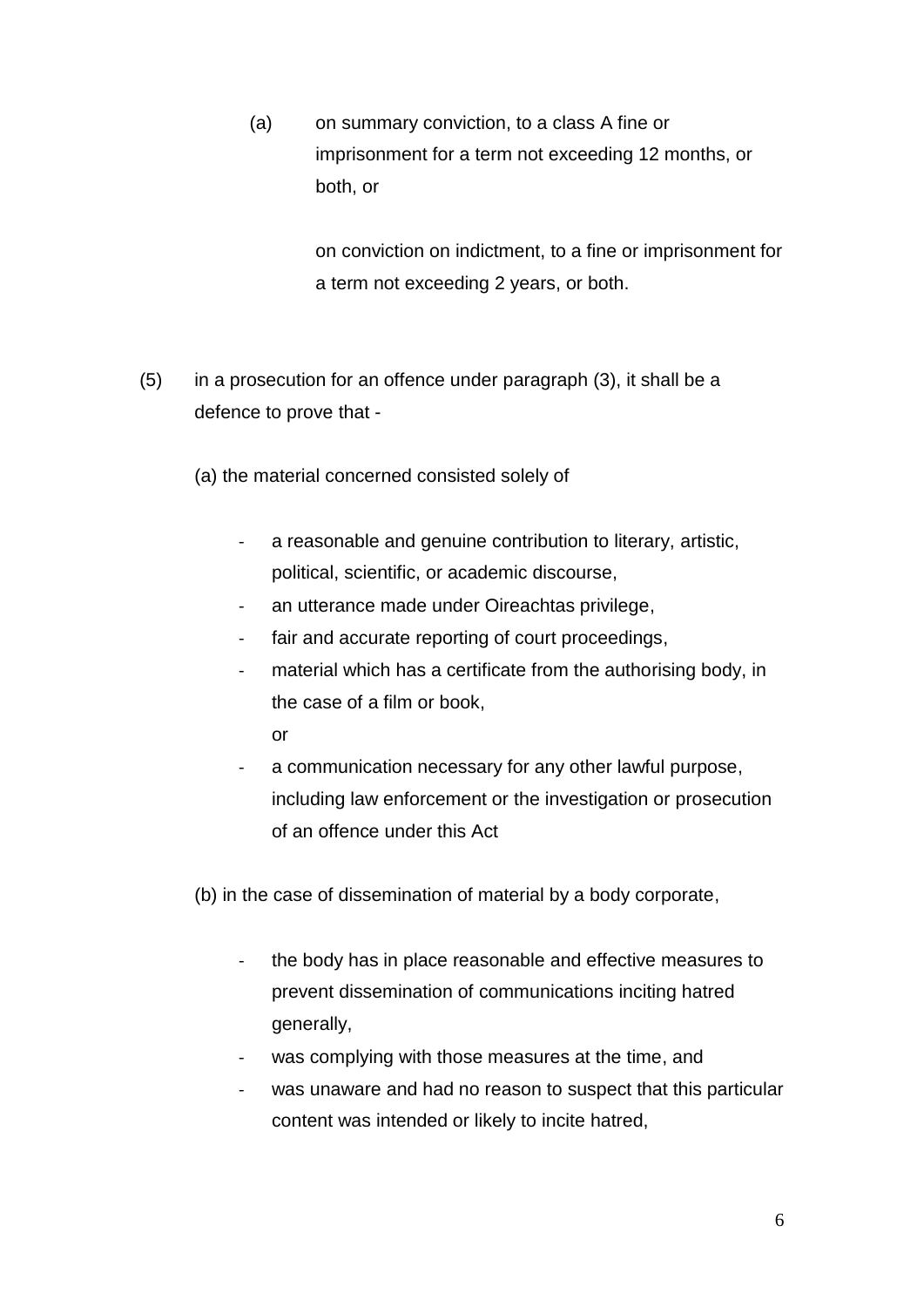- (c) In the case of dissemination or distribution of material by an individual,
	- that they were unaware and had no reason to suspect that the communication concerned was intended or likely, in all the circumstances including the manner in which they either obtained or disseminated it, to stir up hatred.
- (6) In proceedings for an offence under paragraphs (1) or (3) of this section, it shall be presumed that:
	- a person publishing or communicating material under paragraphs (1) or (3) knew what that material contained
	- understood what it meant, and
	- where posted on a public forum, knew it would be public speech

unless that person can show, on the balance of probabilities, that this was not the case.

- (7) A person may be found guilty of an offence under this section irrespective of;
	- (a) whether or not the communication the subject of the offence was successful in inciting any other person to hatred, and,
	- (b) whether or not any actual instance of harm or unlawful discrimination is shown to have occurred, or to have been likely to occur, as a result.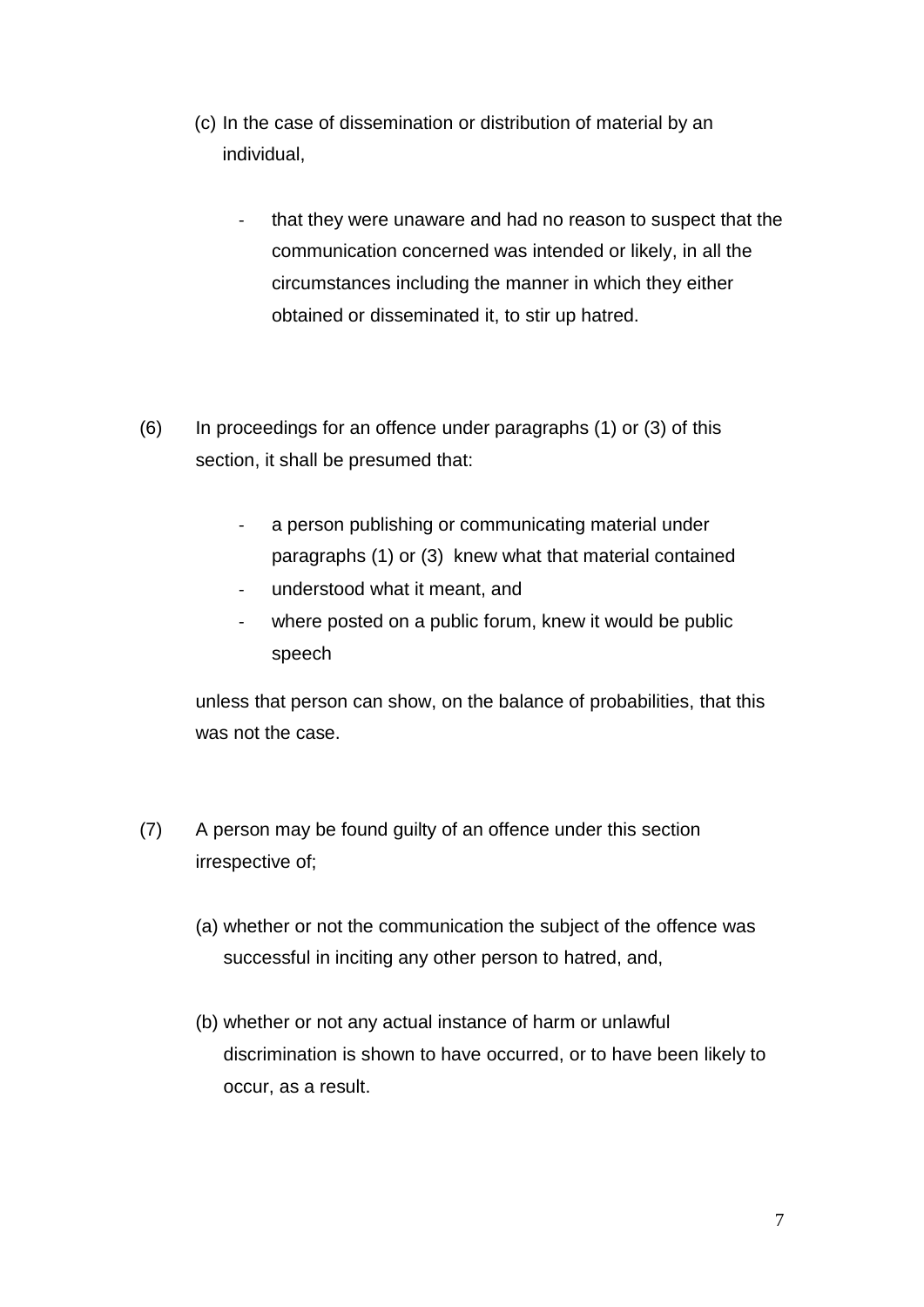- (8) In a prosecution for an offence under paragraph 3 where the offence was committed using an information system, and
	- whether or not the offence involves material hosted on an information system in the State; the person was physically present in the State when the offence occurred,
	- whether or not the person was physically present in the State when the offence occurred, the offence involves material hosted on an information system in the State, or
	- whether or not the person was physically present in the State any person to whom the material the subject of the offence was disseminated was physically present in the State,

that offence may be prosecuted as an offence taking place within the State.

(9) No prosecution may be taken under this Part except with the consent of the Director of Public Prosecutions

## **Note**

Paragraphs (1) and (3) create new offences of incitement to hatred. These are to replace the offences in the 1989 Prohibition of Incitement to Hatred Act, which is being repealed by this Bill (Head 10).

Paragraph (1) prohibits communicating with the public by any means, where the purpose of the communication is to incite hatred, or where the person is aware that there is a significant risk that the communication will incite hatred. The incitement can be against a person, or a group of people, but must be due to their association with a protected characteristic as defined in Head 2.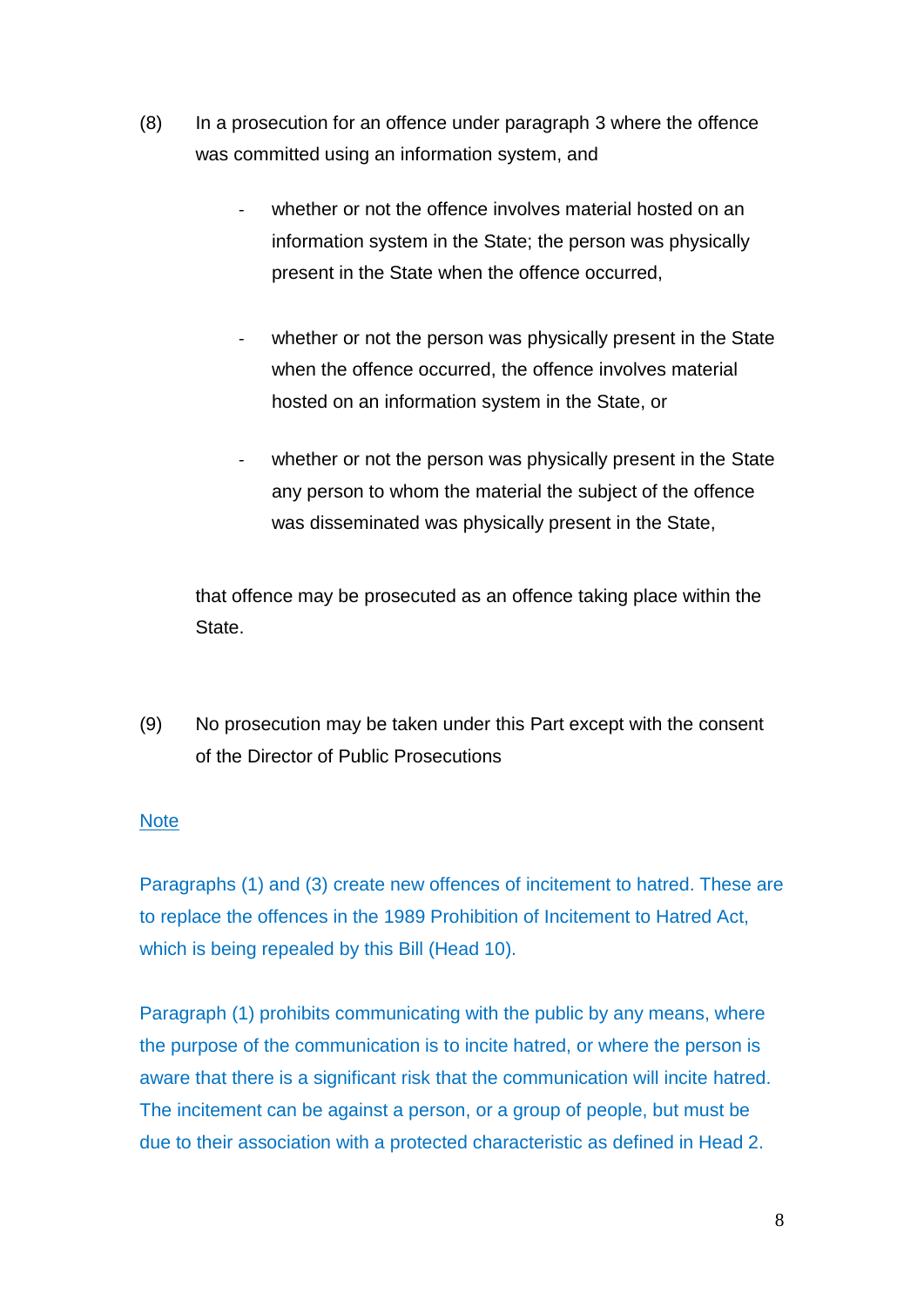Paragraph (3) prohibits disseminating or distributing of communications prohibited under paragraph 1 to the public or a section of the public.

Paragraphs (2) and (4) set out the penalties, where a person is found guilty of incitement to hatred. The offences in paragraphs (1) and (3) can each be tried summarily, or on indictment. On summary conviction, the person can be fined, or sentenced to up to 12 months (or both). The penalty on indictment is an unlimited fine, and/or up to 5 years imprisonment for an incitement offence under paragraph (1), two years for a distribution offence under paragraph (3).

Paragraph (5)(a) contains an exception for publication or distribution of communications which consist solely of a reasonable and genuine contribution to certain fields such as literary, artistic or scientific discourse, or are necessary for lawful purposes such as the reporting or prosecution of an offence under this Act. To note is that these exceptions apply only to offences under paragraph (3) – there is no exception where the person communicating is deliberately or recklessly inciting hatred.

Paragraph (5)(b) contains a defence which can be used where a body corporate is charged with a distribution offence under paragraph (3), if they can show that they have effective and reasonable measures in place to deal with this kind of material generally, were complying with their own measures at the time of the offence and did not know or have reason to suspect that the specific material concerned was inciteful. This is intended to provide a reasonable avenue for companies (including social media companies) who are engaged in good-faith efforts to deal with material inciting hatred, but who, despite their best efforts, missed a specific piece of content. There are a couple of things to note about this defence: firstly that it does not apply where there is deliberate or reckless incitement by the company, and secondly, it only applies where all three tests are met (reasonable measures, being applied properly, and no knowledge that the specific content at hand is inciteful).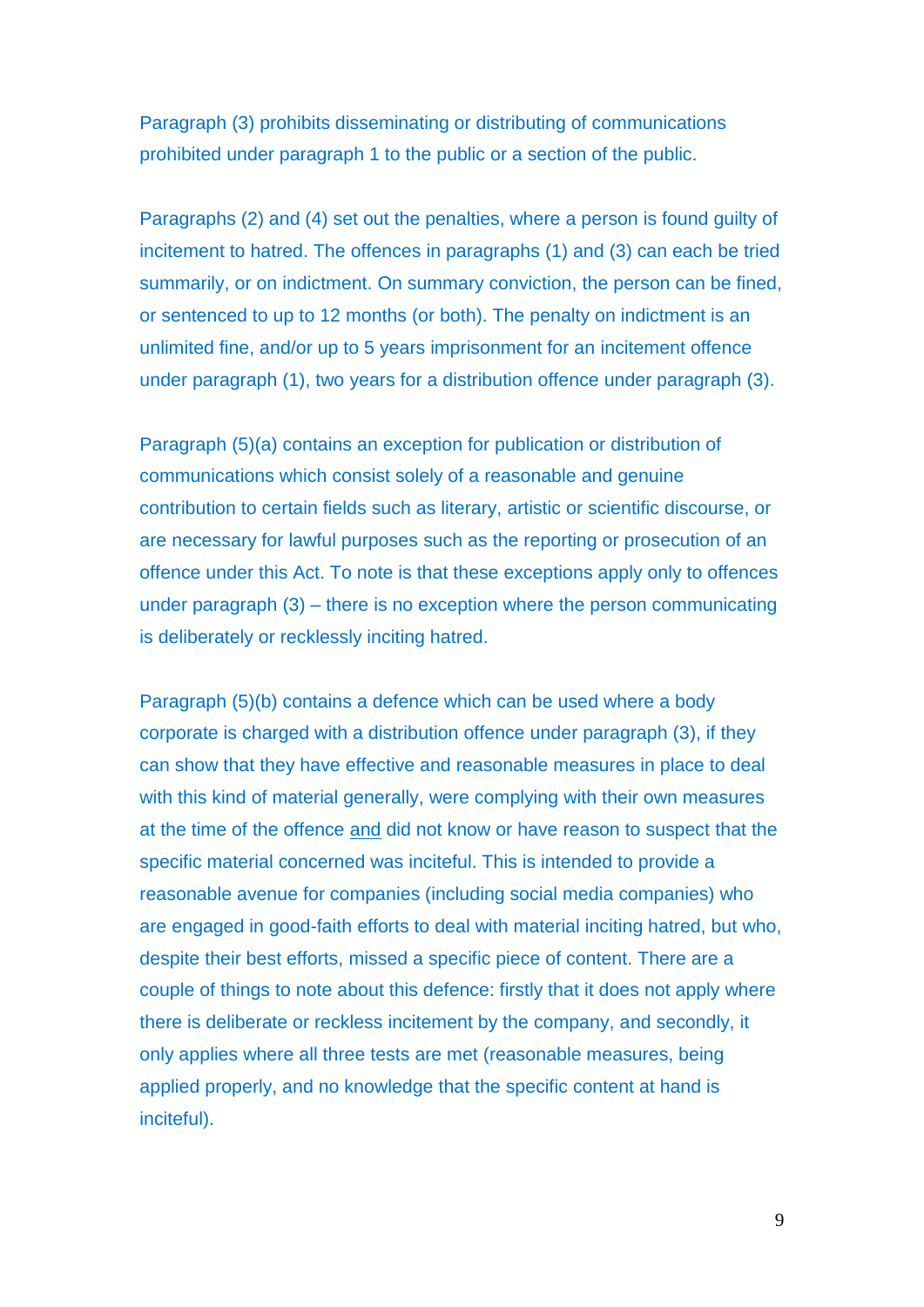Paragraph 5(c) contains a defence for an individual charged with a distribution offence, where they can show that they did not know, and had no reason to suspect, in all the circumstances that the material was intended or likely to be inciteful. 'All the circumstances' includes the manner in which they received the material, and the manner in which they distributed it.

Paragraph (6) contains a number of presumptions which the court is entitled to make in a prosecution for incitement to hatred. Firstly, the prosecution does not have to prove that a person knew what their material contained. Unless the person can show, more likely than not, that they didn't know what the material contained, then it can be presumed that they did. Secondly, the prosecution does not have to prove that the person knew what their material meant, and thirdly, where a person posts material on a public forum (so on their social media account, for example) the court is entitled to presume that the person knew it would be public. Similarly, for these last two, if the person can show that, more likely than not, they didn't know those things, then they can rebut the presumption.

Paragraph (7) is designed to ensure a person can still be found guilty of incitement to hatred even if no imminent harm to any other actual person occurred as a result of their actions. This is designed to cover situations where, for example, those present are sympathetic to the victim, rather than siding with the perpetrator. The offence of incitement to hatred is composed of the mental element (intent or recklessness) and the act (communicating with the public or a section thereof) and does not require any actual consequences as a result of that act in order for the person to be guilty.

Paragraph (8) provides for jurisdiction over offences committed by a person inside the State who is using material hosted on an information system outside the State, or a person outside the State who is using material hosted on an information system inside the State (as required under Article 9 of EU Council framework decision 2008/913/JHA on combating certain forms and expressions of racism and xenophobia by means of criminal law). The section also covers material disseminated to persons inside the State, so for example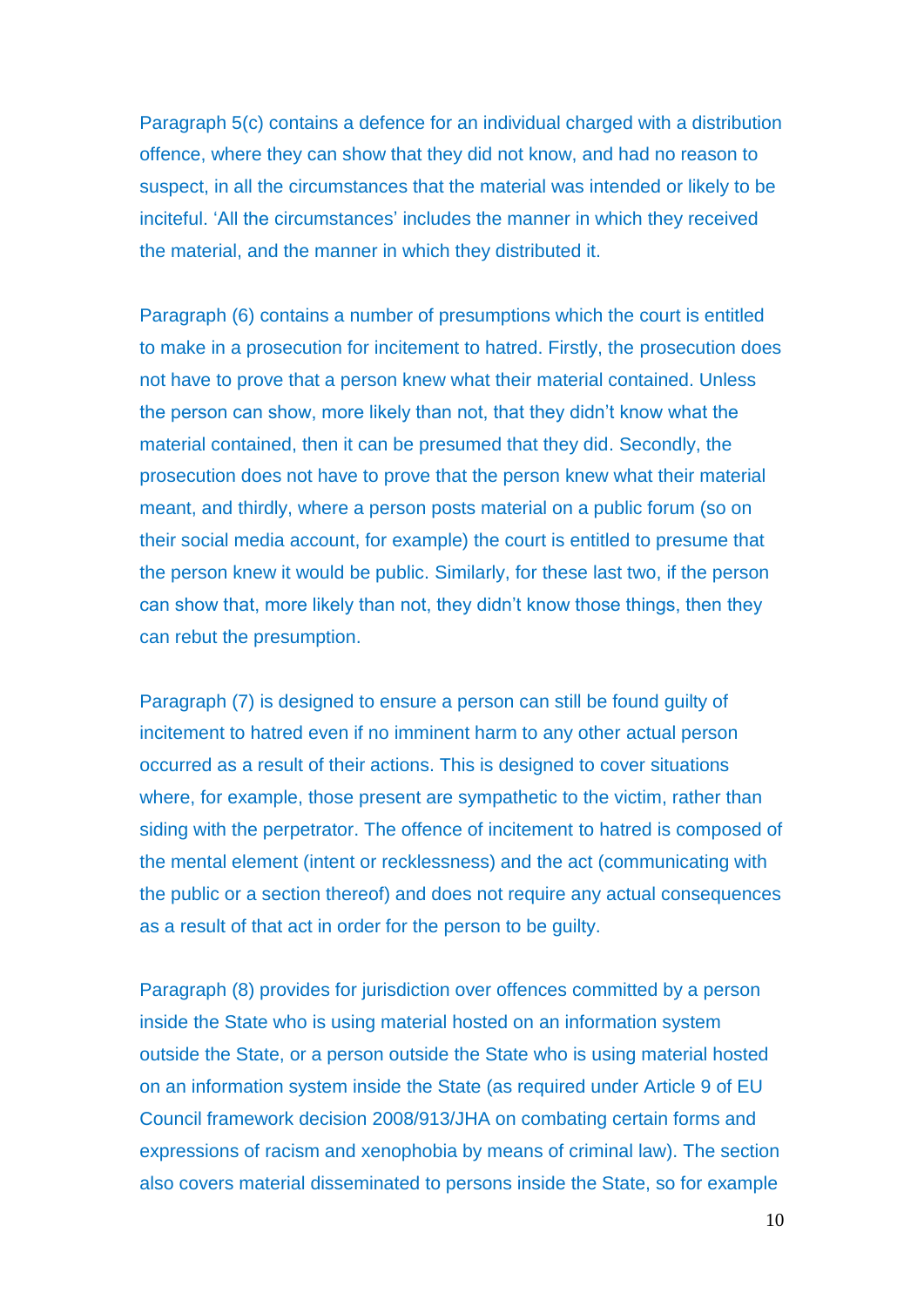a person distributing hateful material online from Northern Ireland to people south of the border would be covered. The section states that each of these offence types may be prosecuted as offences occurring inside the State.

Paragraph (9) prevents any prosecutions taking place for incitement to hatred without the consent of the Director of Public Prosecutions. This is intended to prevent vexatious, frivolous or malicious prosecutions under this part of the Act.

# **Part 2 - Hate Crime**

# **Head 4 – Amendment of the Non-Fatal Offences Against the Person Act 1997**

## **Provide that:**

The Non-Fatal Offences Against the Person Act 1997 is amended:

(1) After section 2, to insert a new section 2A as follows:

## **Assault aggravated by prejudice**

In this Act, assault aggravated by prejudice means an assault (within the meaning of Section 2 of this Act) that was motivated by prejudice on the part of the perpetrator against a protected characteristic as defined by section 2 of the Hate Crime Act 2021.

A person guilty of assault aggravated by prejudice shall be liable on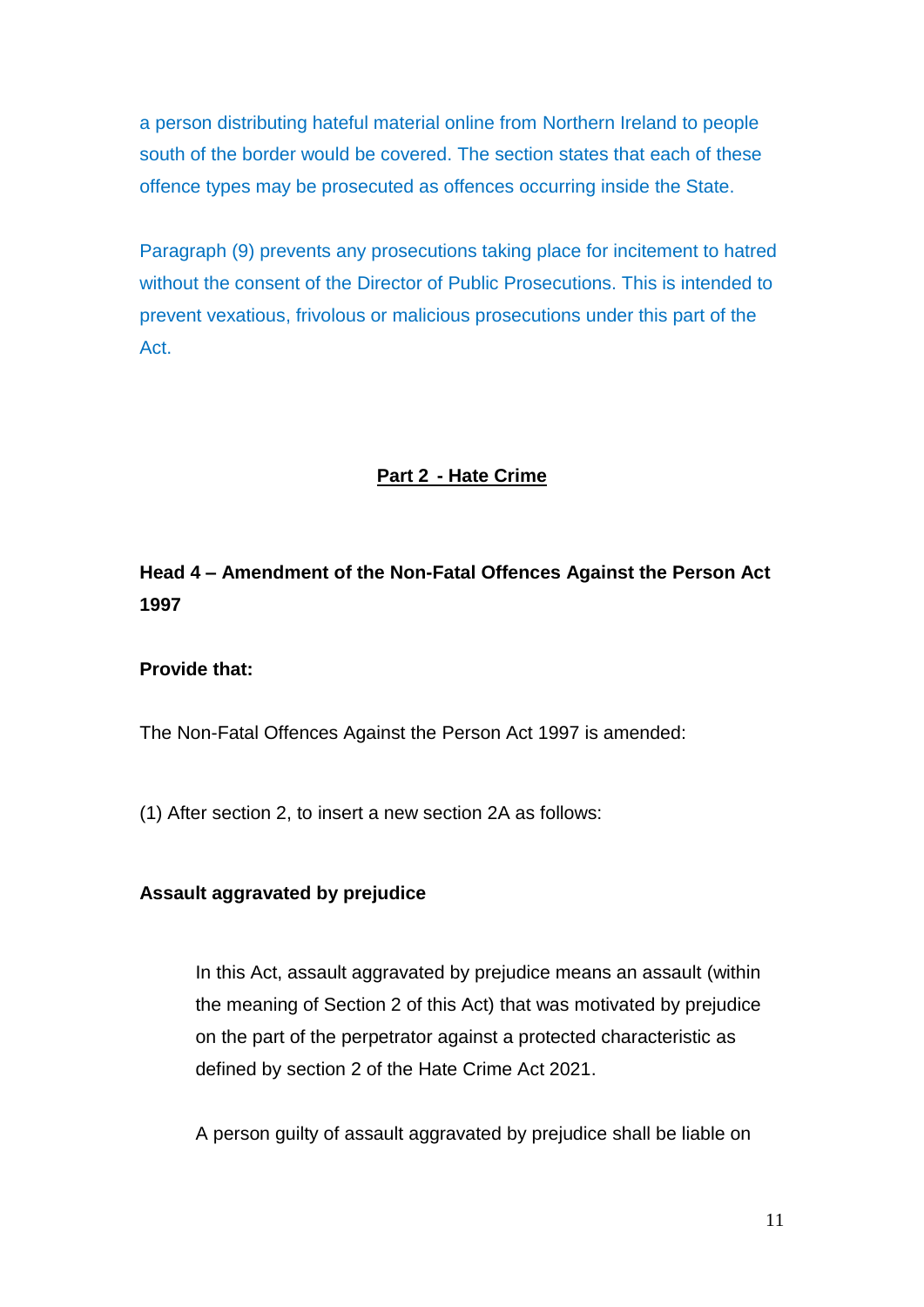summary conviction to a [Class C fine] or to imprisonment for a term not exceeding 9 months or to both.

A person prosecuted for assault aggravated by prejudice may, if the evidence does not warrant a conviction for assault aggravated by prejudice but warrants a conviction for assault under section 2, be found guilty of assault under that section.

(2) After section 3 to insert a new section 3A as follows:

## **Assault causing harm, aggravated by prejudice**

In this Act, assault causing harm, aggravated by prejudice, means an assault causing harm (within the meaning of section 3 of this Act) that was motivated by prejudice on the part of the perpetrator against a protected characteristic within the meaning of section 2 of the Hate Crime Act 2021.

A person guilty of assault aggravated by prejudice shall be liable -

(a) on summary conviction, to imprisonment for a term not exceeding 12 months or to [Class C fine] or to both, or

(b) on conviction on indictment to a fine or to imprisonment for a term not exceeding 7 years or to both.

A person prosecuted for assault causing harm, aggravated by prejudice, may, if the evidence does not warrant a conviction for assault causing harm, aggravated by prejudice but warrants a conviction for assault causing harm under section 3, be found guilty of assault causing harm under that section.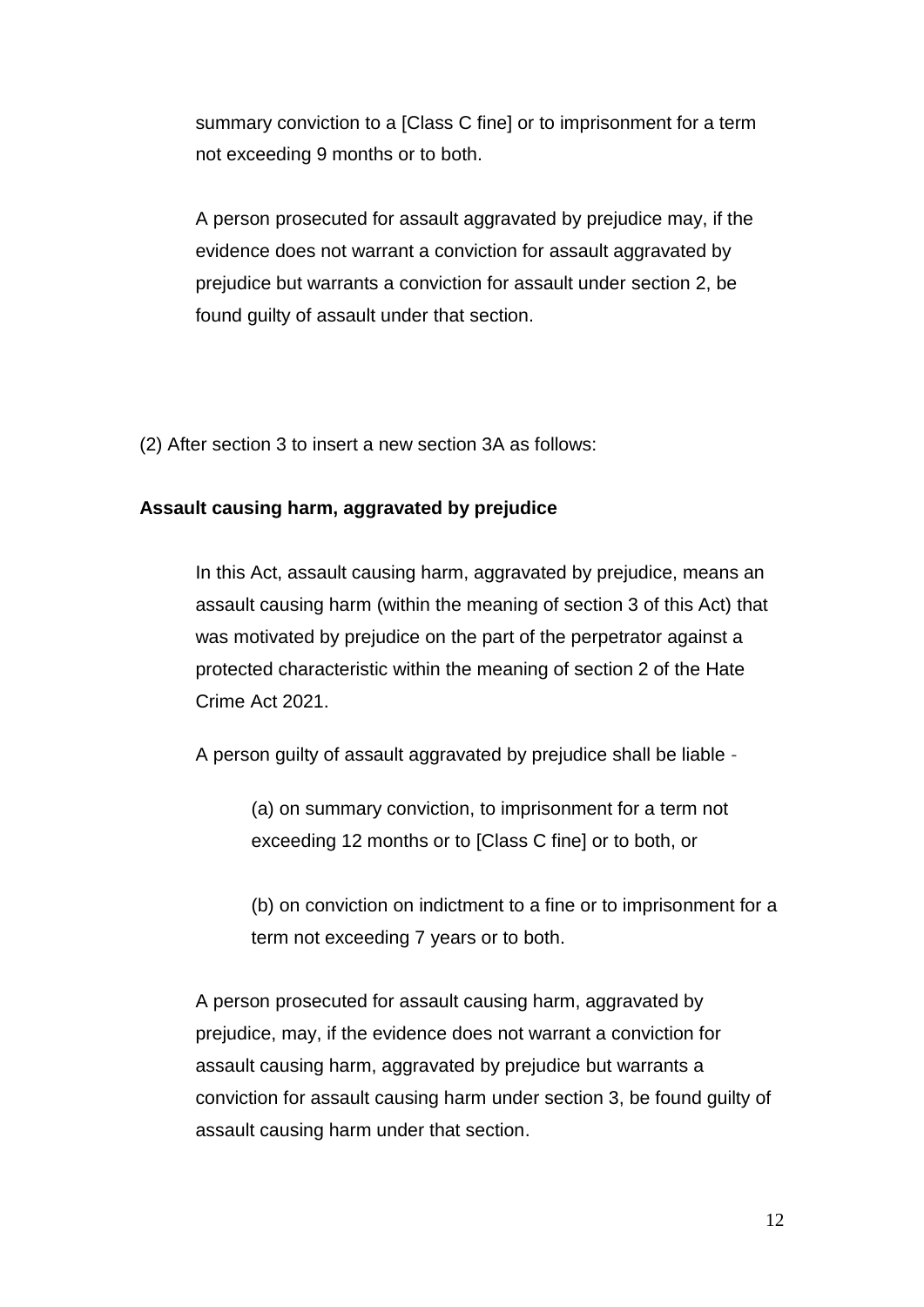(3) After section 4 to insert a new section 4A as follows:

#### **Causing serious harm, aggravated by prejudice**

In this Act, causing serious harm, aggravated by prejudice, means causing serious harm (within the meaning of section 4 of this Act) that was motivated by prejudice on the part of the perpetrator against a protected characteristic within the meaning of section 2 of the Hate Crime Act 2021.

A person guilty of causing serious harm, aggravated by prejudice shall be liable on conviction on indictment to a fine or to imprisonment for life or to both.

A person prosecuted for causing serious harm, aggravated by prejudice, may, if the evidence does not warrant a conviction for causing serious harm, aggravated by prejudice but warrants a conviction for causing serious harm under section 4, be found guilty of causing serious harm under that section.

(4) After section 5 to insert a new section 5A as follows:

#### **Threats to kill or cause serious harm, aggravated by prejudice**

In this Act, a threat to kill or cause serious harm, aggravated by prejudice, means a threat to kill or cause serious harm (within the meaning of section 5 of this Act) that was motivated by prejudice on the part of the perpetrator against a protected characteristic within the meaning of section 2 of the Hate Crime Act 2021.

A person guilty of threats to kill or cause serious harm, aggravated by prejudice shall be liable –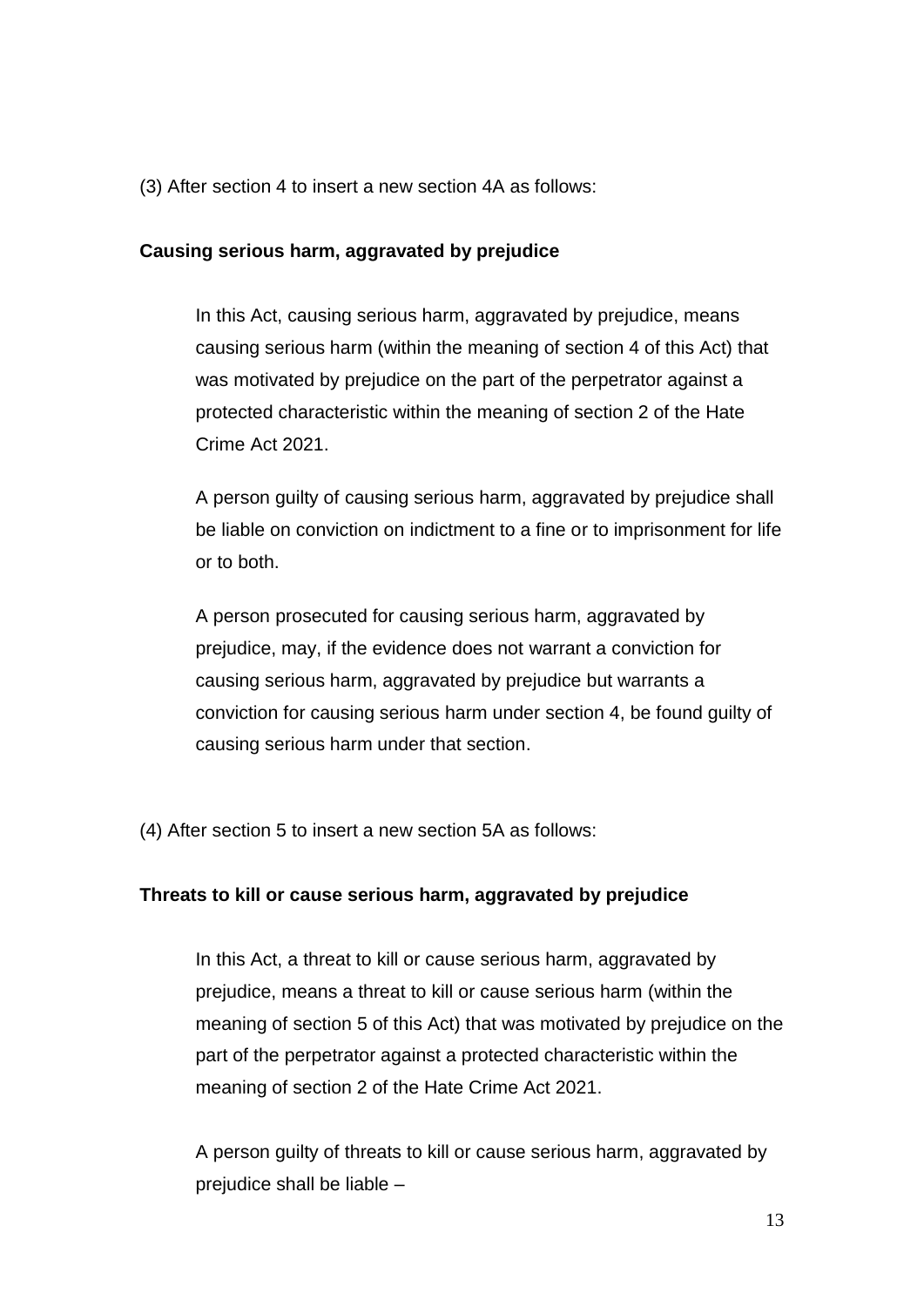(a) on summary conviction, to imprisonment for a term not exceeding 12 months or to [Class C fine] or to both, or

(b) on conviction on indictment to a fine or to imprisonment for a term not exceeding 12 years or to both.

A person prosecuted for threats to kill or cause serious harm, aggravated by prejudice, may, if the evidence does not warrant a conviction for threats to kill or cause serious harm, aggravated by prejudice, but warrants a conviction for threats to kill or cause serious harm under section 5, be found guilty of threats to kill or cause serious harm under that section

(5) After section 9 to insert a new section 9A as follows:

#### **Coercion aggravated by prejudice**

In this Act, coercion aggravated by prejudice, means coercion (within the meaning of section 9 of this Act) that was motivated by prejudice on the part of the perpetrator against a protected characteristic within the meaning of section 2 of the Hate Crime Act 2021.

A person guilty of coercion aggravated by prejudice shall be liable –

(a) on summary conviction, to imprisonment for a term not exceeding 12 months or to a [Class C fine] or to both, or

(b) on conviction on indictment to a fine or to imprisonment for a term not exceeding 7 years or to both.

A person prosecuted for coercion aggravated by prejudice, may, if the evidence does not warrant a conviction for coercion aggravated by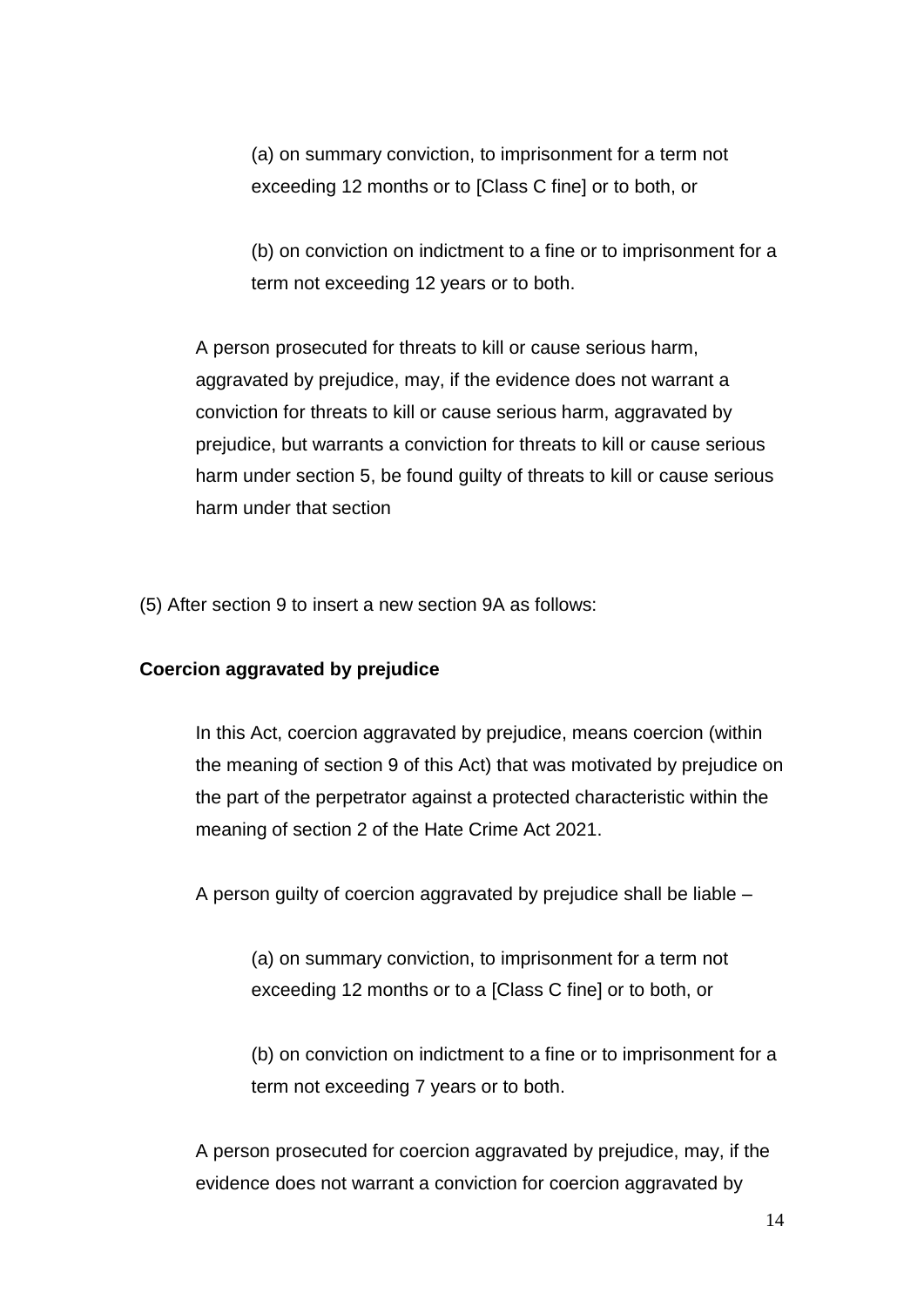prejudice, but warrants a conviction for coercion under section 9 be found guilty of coercion under that section

(6) After section 10 to insert a new section 10A as follows:

# **Harassment aggravated by prejudice**

In this Act, harassment aggravated by prejudice, means harassment (within the meaning of section 10 of this Act) that was motivated by prejudice on the part of the perpetrator against a protected characteristic within the meaning of section 2 of the Hate Crime Act 2021.

A person guilty of harassment aggravated by prejudice shall be liable –

(a) on summary conviction, to imprisonment for a term not exceeding 12 months or to a [Class C fine] or to both, or

(b) on conviction on indictment to a fine or to imprisonment for a term not exceeding 12 years or to both.

A person prosecuted for harassment aggravated by prejudice may, if the evidence does not warrant a conviction for harassment aggravated by prejudice, but warrants a conviction for harassment under section 10, be found guilty of harassment under that section

(7) After section 13 to insert a new section 13A as follows:

# **Endangerment aggravated by prejudice**

In this Act, endangerment aggravated by prejudice, means endangerment (within the meaning of section 13 of this Act) that was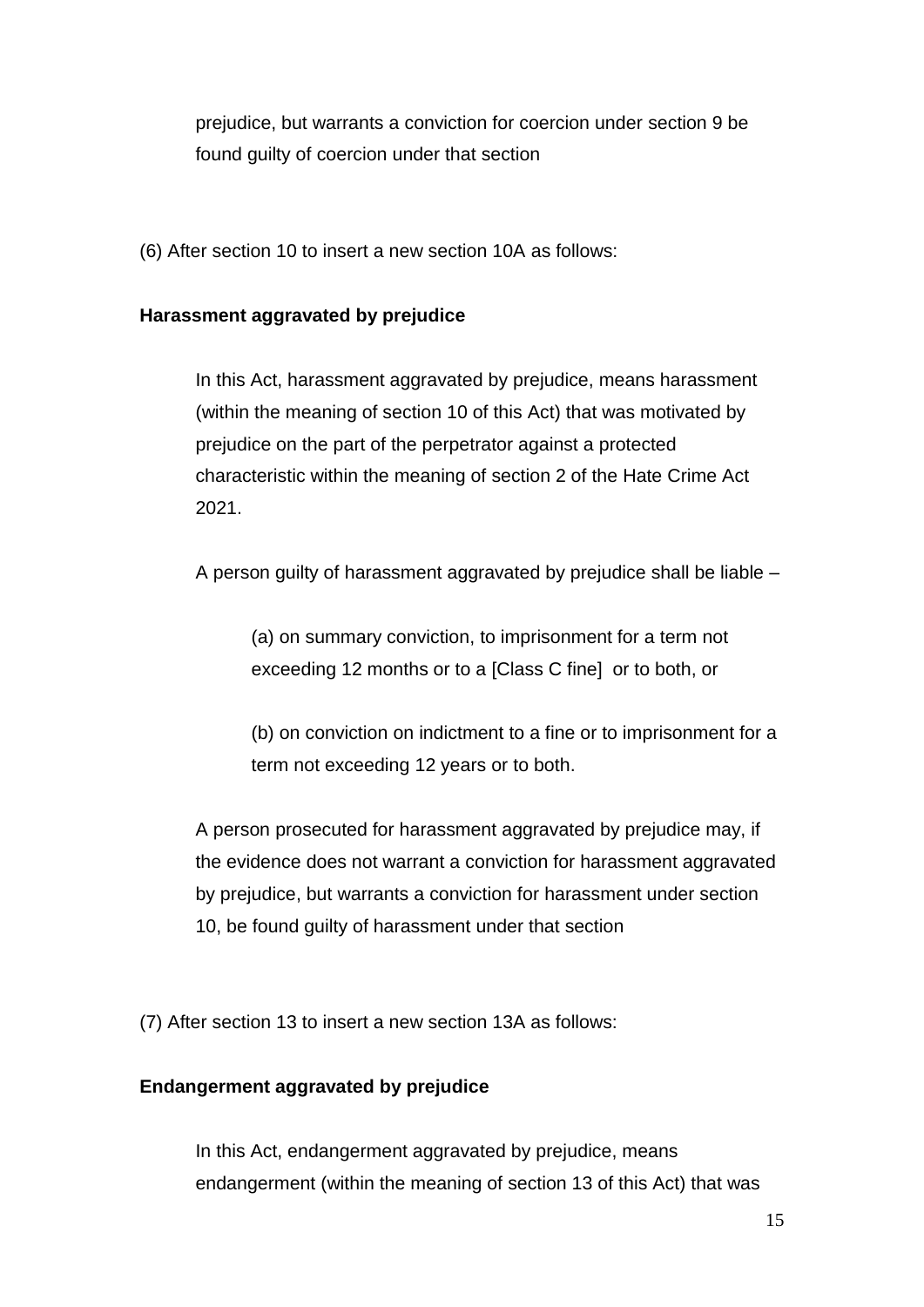motivated by prejudice on the part of the perpetrator against a protected characteristic within the meaning of section 2 of the Hate Crime Act 2021.

A person guilty of endangerment aggravated by prejudice shall be liable –

(a) on summary conviction, to imprisonment for a term not exceeding 12 months or to a [Class C fine] or to both, or

(b) on conviction on indictment to a fine or to imprisonment for a term not exceeding 9 years or to both.

A person prosecuted for endangerment aggravated by prejudice, may, if the evidence does not warrant a conviction for endangerment aggravated by prejudice but warrants a conviction for endangerment under section 13, be found guilty of endangerment under that section

#### **Note**

Head 4 contains a series of seven amendments to the Non-Fatal Offences Against the Person Act 1997. Each amendment creates a new, aggravated form of an existing offence under the Act. These aggravated offences generally carry an increased penalty, compared to the 'ordinary' form of the offence. In each new offence, there is provision for an alternative verdict, whereby the jury can find the person guilty of the ordinary form of the offence, if they find that the 'aggravation' aspect has not been proven.

#### **Head 5 – Amendment of the Criminal Damage Act 1991**

Provide that:

The Criminal Damage Act 1991 is amended: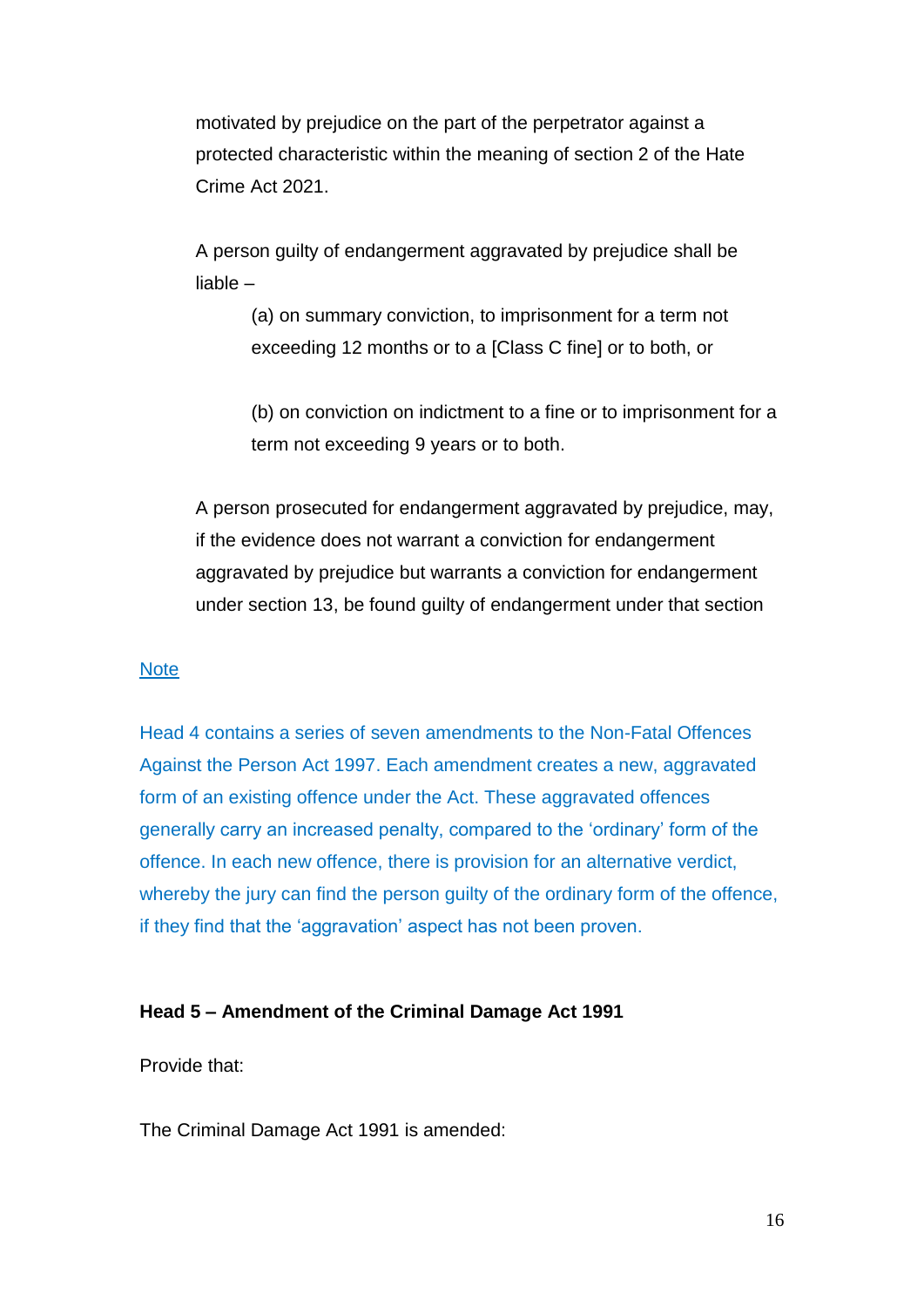(1) after section 2, to insert a new section 2A as follows:

### **Damaging property, aggravated by prejudice**

In this Act, damaging property aggravated by prejudice, means damaging of property (within the meaning of section 2 of this Act) that was motivated by prejudice on the part of the perpetrator against a protected characteristic within the meaning of section 2 of the Hate Crime Act 2021.

A person guilty of damaging property aggravated by prejudice shall be liable –

(1) on summary conviction, to a [Class C fine] or imprisonment for a term not exceeding 12 months or both, and

(2) on conviction on indictment for an offence under this section charged as arson, or an offence of damaging property while —

> (a) intending to damage any property or being reckless as to whether any property would be damaged, and

> (b) intending by the damage to endanger the life of another or being reckless as to whether the life of another would be thereby endangered,

to a fine or imprisonment for life or both

(3) on conviction on indictment for any other offence under this section, to a fine or to imprisonment for a term not exceeding twelve years or both.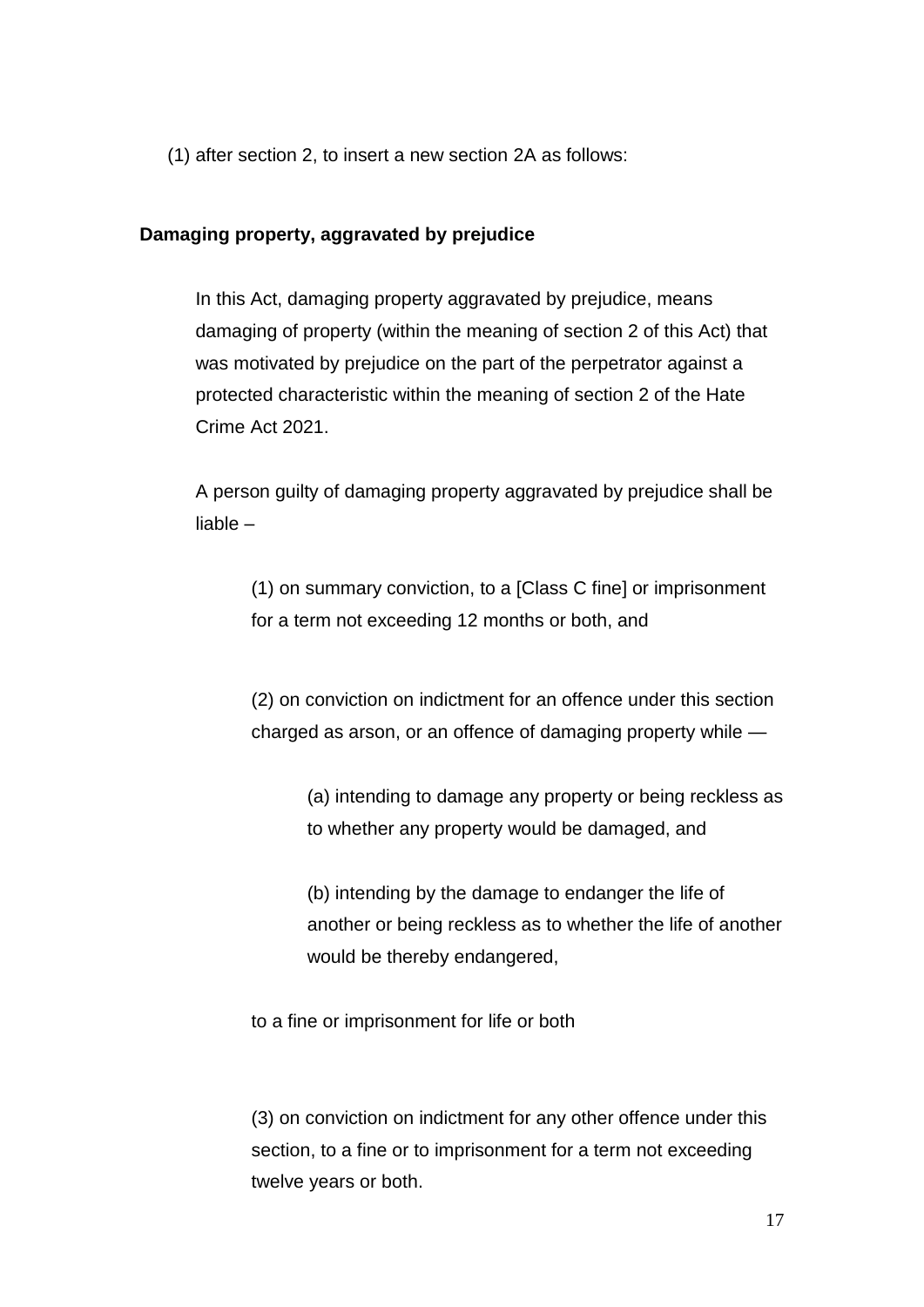A person prosecuted for damage to property aggravated by prejudice, may, if the evidence does not warrant a conviction for damage to property aggravated by prejudice but warrants a conviction for damage to property under section 2, be found guilty of damage to property under that section.

#### **Note**

Head 5 amends the Criminal Damage Act 1991 to create a new, aggravated form of the existing offence of damaging property under the Act. This aggravated offence carries an increased penalty, compared to the 'ordinary' form of the offence. There is provision for an alternative verdict, whereby the jury can find the person guilty of the ordinary form of the offence, if they find that the 'aggravation' aspect has not been proven.

#### **Head 6 – Amendment of the Criminal Justice (Public Order) Act 1994**

Provide that the Criminal Justice (Public Order) Act 1994 is amended:

(1) To insert a new section 6A after section 6 as follows:

# **Threatening, abusive or insulting behaviour in a public place, aggravated by prejudice**

In this Act, threatening, abusive or insulting behaviour in a public place aggravated by prejudice, means threatening, abusive or insulting behaviour in a public place (within the meaning of section 6 of this Act) that was motivated by prejudice on the part of the perpetrator against a protected characteristic within the meaning of section 2 of the Hate Crime Act 2021.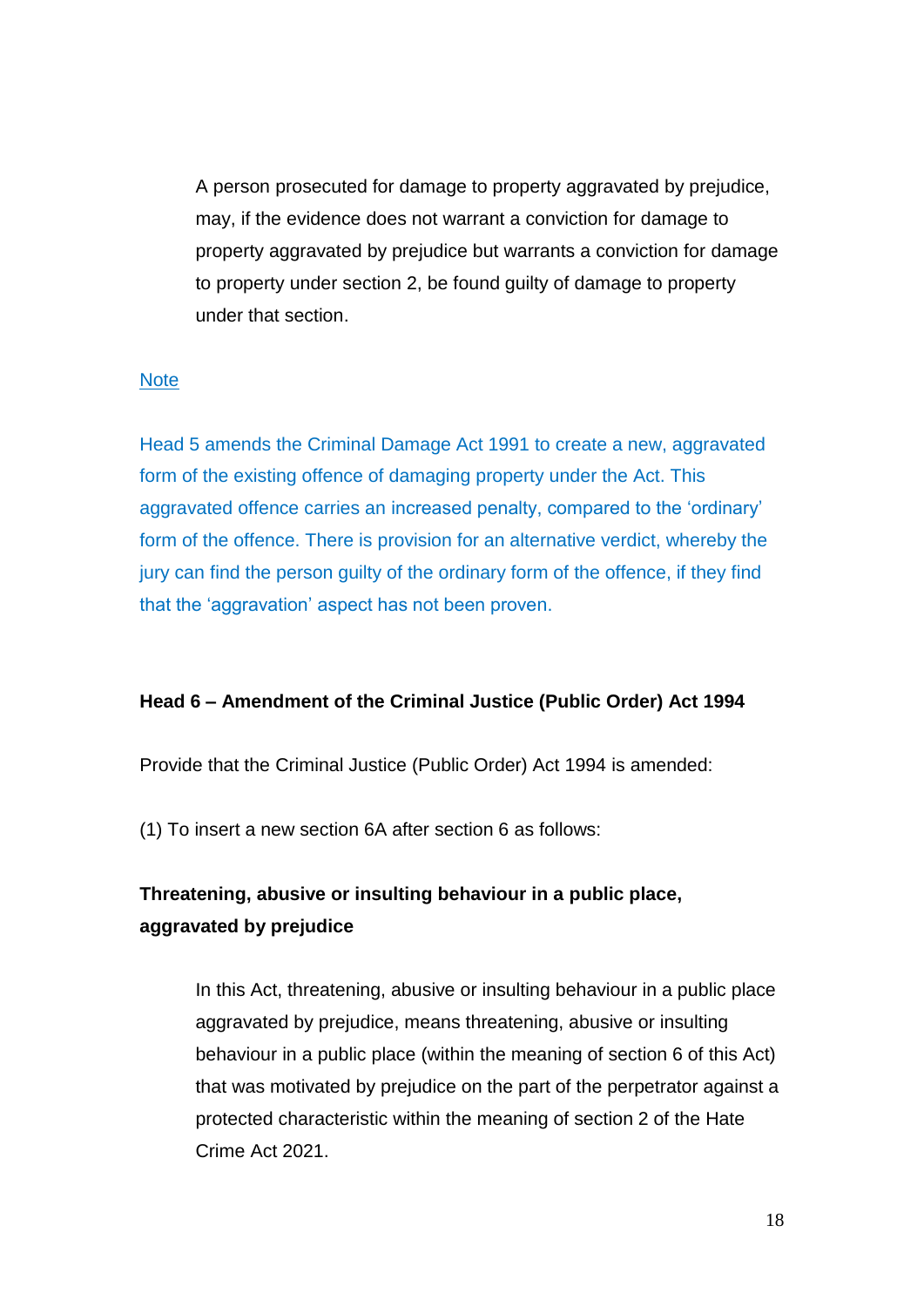A person guilty of threatening, abusive or insulting behaviour in a public place aggravated by prejudice shall be liable on summary conviction to a [Class C fine] or imprisonment for a term not exceeding six months, or both.

A person prosecuted for threatening, abusive or insulting behaviour in a public place aggravated by prejudice may, if the evidence does not warrant a conviction for threatening, abusive or insulting behaviour in a public place aggravated by prejudice but warrants a conviction for threatening, abusive or insulting behaviour in a public under section 6, be found guilty of assault under that section.

(2) To insert a new section 7A after section 7 as follows:

# **Distribution or display in a public place of material which is threatening, abusive, insulting or obscene, aggravated by prejudice**

In this Act, distribution or display in a public place of material which is threatening, abusive, insulting or obscene, aggravated by prejudice, means distribution or display in a public place of material which is threatening, abusive, insulting or obscene (within the meaning of section 7 of this Act) that was motivated by prejudice on the part of the perpetrator against a protected characteristic within the meaning of section 2 of the Hate Crime Act 2021.

A person guilty of distribution or display in a public place of material which is threatening, abusive, insulting or obscene aggravated by prejudice shall be liable on summary conviction to a [Class C fine] or imprisonment for a term not exceeding six months, or both.

A person prosecuted for distribution or display in a public place of material which is threatening, abusive, insulting or obscene aggravated by prejudice may, if the evidence does not warrant a conviction for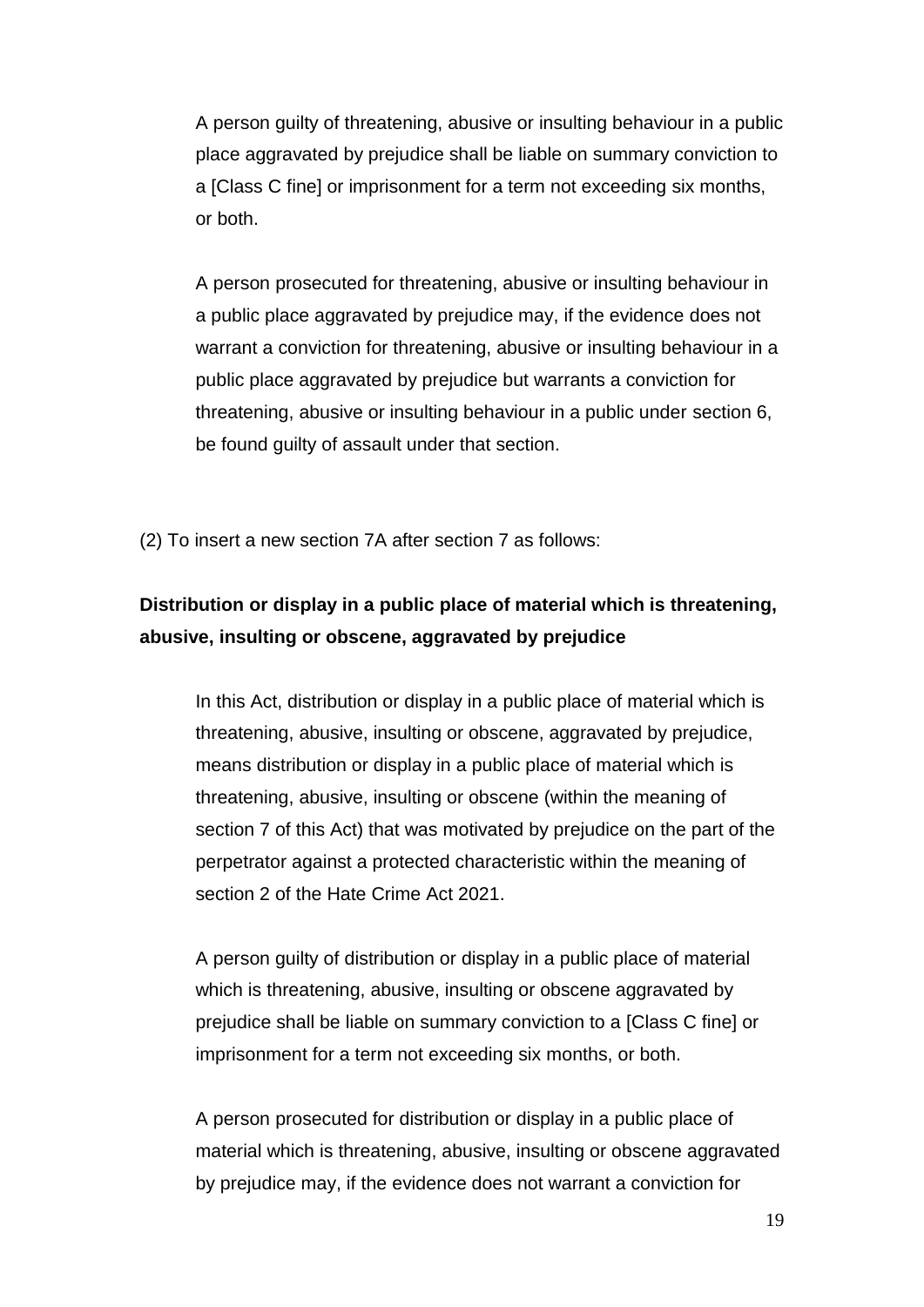distribution or display in a public place of material which is threatening, abusive, insulting or obscene aggravated by prejudice but warrants a conviction for distribution or display in a public place of material which is threatening, abusive, insulting or obscene under section 7, may be found guilty of an offence under that section.

(3) To insert a new section 11A after section 11 as follows:

# **Entering building, etc. with intent to commit an offence, aggravated by prejudice**

In this Act, trespass with intent to commit an indictable offence, aggravated by prejudice, means trespass with intent to commit an indictable offence (within the meaning of section 11 of this Act) that was motivated by prejudice on the part of the perpetrator against a protected characteristic within the meaning of section 2 of the Hate Crime Act 2021.

A person guilty of trespass with intent to commit an indictable offence, aggravated by prejudice, shall be liable on summary conviction to a [Class B fine] or imprisonment for a term not exceeding nine months, or both.

(4) To insert a new section 18A after section 18 as follows:

# **Assault with intent to cause bodily harm or commit an indictable offence, aggravated by prejudice**

In this Act, assault with intent to cause bodily harm or commit an indictable offence, aggravated by prejudice, means assault with intent to cause bodily harm or commit an indictable offence (within the meaning of section 18 of this Act) that was motivated by prejudice on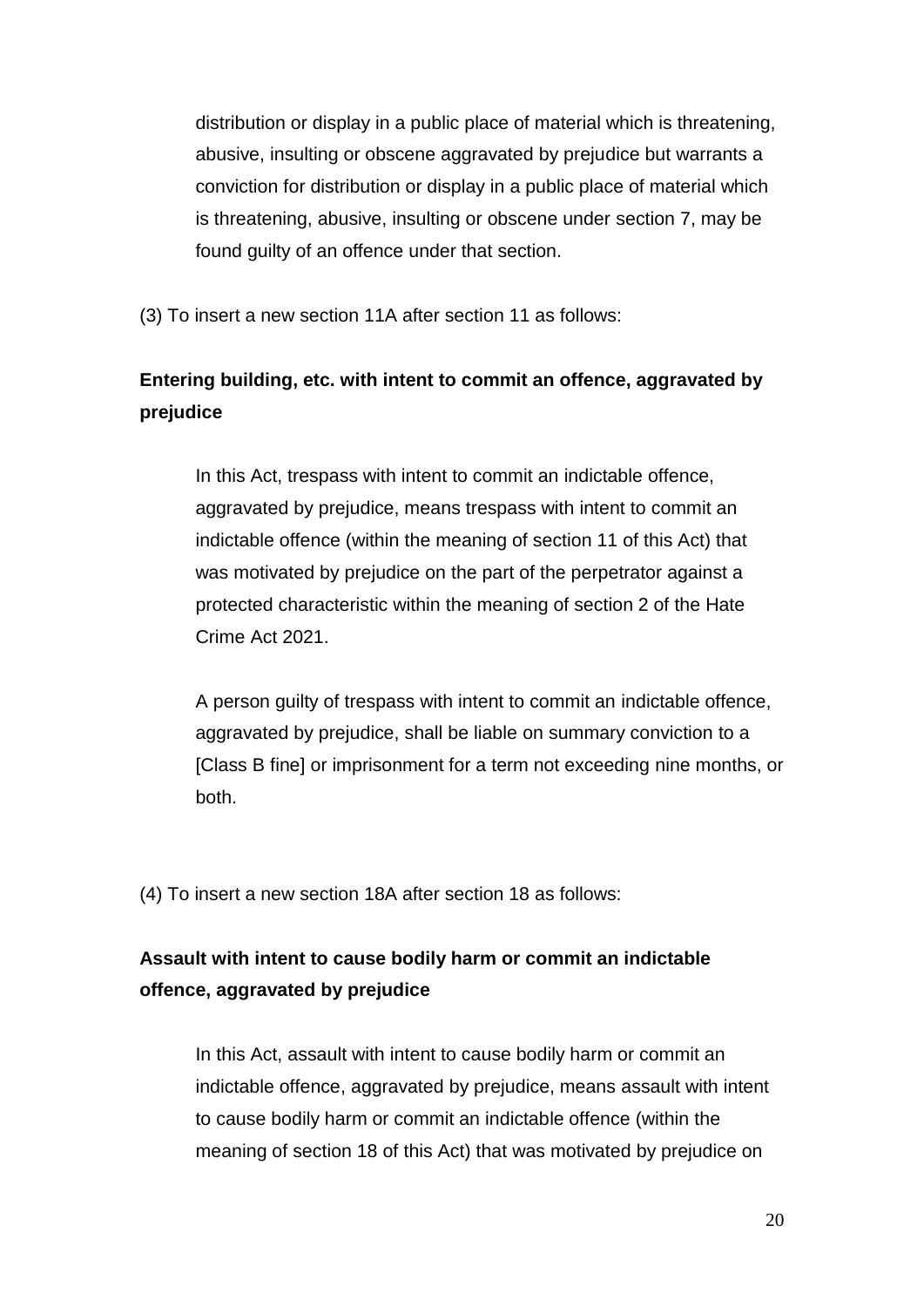the part of the perpetrator against a protected characteristic within the meaning of section 2 of the Hate Crime Act 2021.

A person guilty of assault with intent to cause bodily harm or commit an indictable offence, aggravated by prejudice, shall be liable –

(a) on summary conviction to a [Class B fine] or imprisonment for a term not exceeding twelve months, or

(b) on conviction on indictment to a fine or imprisonment for a term not exceeding seven years, or both.

A person prosecuted for assault with intent to cause bodily harm or commit an indictable offence, aggravated by prejudice may, if the evidence does not warrant a conviction for assault with intent to cause bodily harm or commit an indictable offence, aggravated by prejudice, but warrants a conviction for assault with intent to cause bodily harm or commit an indictable offence under section 18, may be found guilty of an offence under that section.

## **Note**

Head 6 contains a series of four amendments to the Criminal Justice (Public Order) Act 1994. Each amendment creates a new, aggravated form of an existing offence under that Act. These aggravated offences carry an increased penalty, compared to the 'ordinary' form of the offence. In each new offence, there is provision for an alternative verdict, whereby the jury can find the person guilty of the ordinary form of the offence, if they find that the 'aggravation' aspect has not been proven.

**Head 7 – general provision where a scheduled offence is aggravated by prejudice**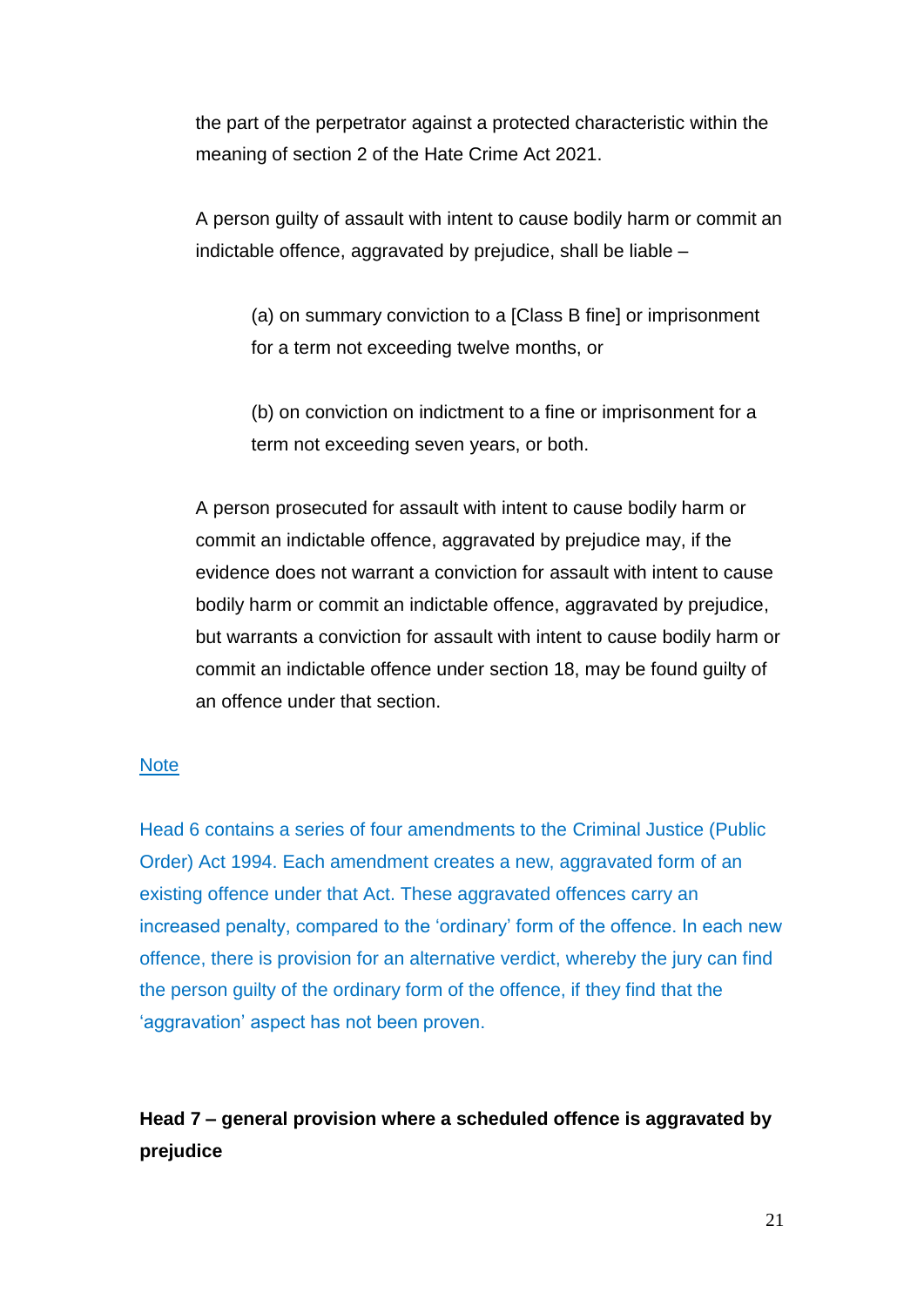In a prosecution for any offence listed in Schedule 1 of this Act, the court shall, in determining the appropriate sentence, take account of evidence presented to the court during the trial which may indicate to the court that the motive of the perpetrator in committing the offence consisted in whole or in part of prejudice on the part of the perpetrator against a protected characteristic within the meaning of this Act.

Where the court determines in accordance with this provision that the perpetrator was so motivated, the court shall treat this as an aggravating factor in determining the appropriate sentence, and the fact that the offence concerned was thus aggravated by prejudice shall be reflected clearly in the record of the proceedings.

#### **Note**

Head 7 is a general provision, designed to ensure that where an existing criminal offence is aggravated by prejudice against a protected characteristic, this aggravating factor is considered by the court in determining the appropriate sentence. It will also ensure that, where the court finds this aggravation was present, this is placed on the formal record. This will result in better recording of hate crimes, and will help with the management of prisoners and convicted persons who are motivated by prejudice against a protected characteristic, for example if they are released on parole, or need careful management while in prison.

#### **Head 8 – determining whether an offence was motivated by prejudice**

In addition to any other relevant evidence, any or all of the following factors may be considered in seeking to determine whether an offence was motivated by prejudice for the purposes of this Act: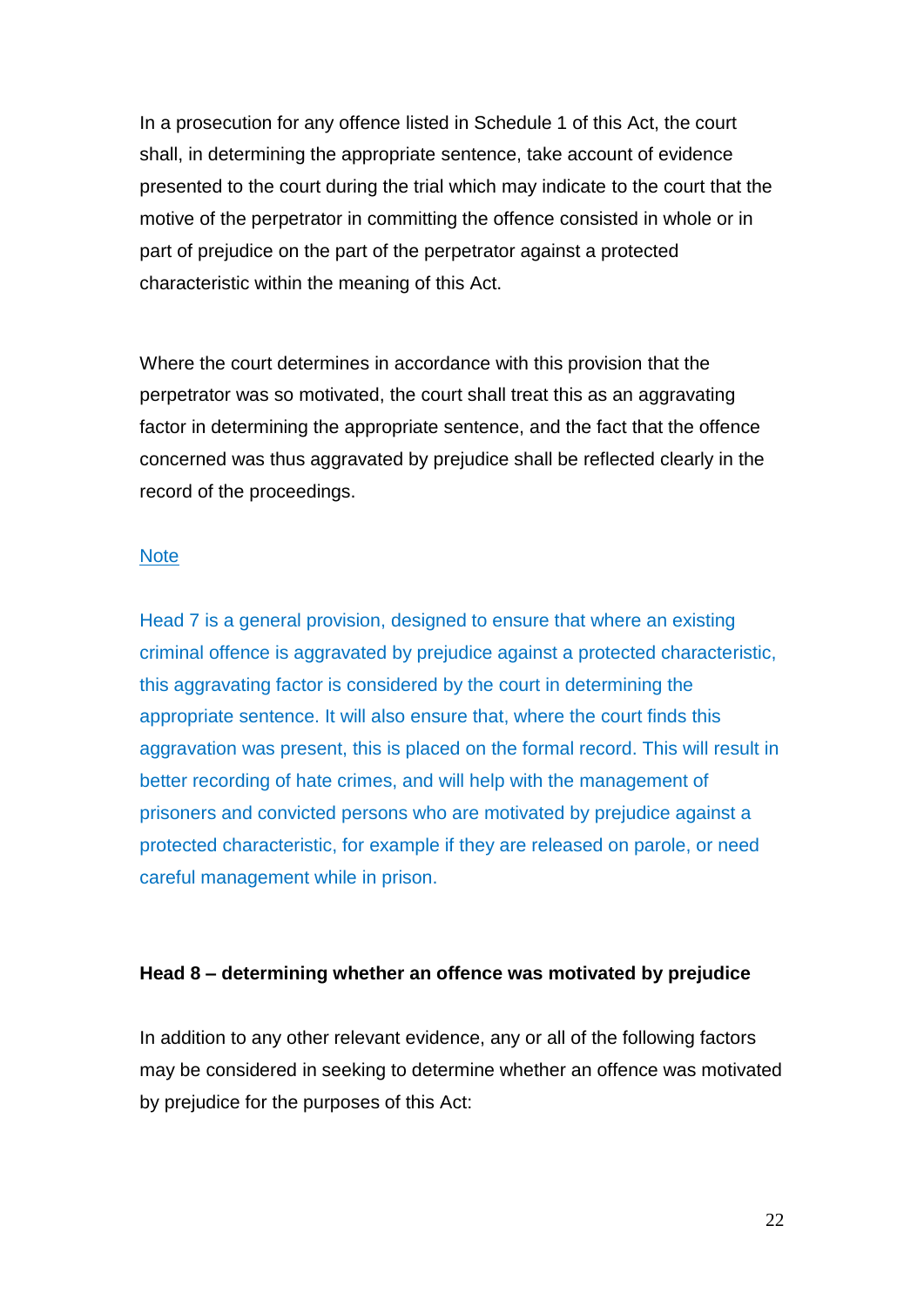- 1. Evidence of the perception of any victim or witness to the event as to the motivation of the defendant
- 2. Evidence of comments, written statements, gestures or other indications by the defendant of hostility toward a protected characteristic immediately before, during or after the event
- 3. Ethnic, religious or cultural differences between the perpetrator and the victim
- 4. Evidence of the defendant's affiliation with or membership of any organised hate group
- 5. Whether the location or timing of the offence has any particular significance in terms of a protected characteristic
- 6. Patterns or similarities to any frequent previous crimes or incidents which were motivated by prejudice
- 7. The nature of the incident itself and whether any aspects of this suggest a bias motivation
- 8. The absence of any other credible motive.

None of the above shall be taken to be proof of motivation in and of itself, however the presence of several of the indicators listed may be given weight in determining the likelihood that the incident was motivated by prejudice on the part of the perpetrator, which must be demonstrated beyond a reasonable doubt.

In determining motivation by prejudice for the purposes of this Act, it shall not be necessary to show that prejudice was the only, or the principal motivation for the offence.

# **Note**

Head 8 is intended to assist the court or the jury in assessing whether a particular offence was motivated by prejudice. The factors listed here are based on the list of internationally accepted 'bias indicators' published by the Office for Democratic Institutions and Human Rights (ODIHR) of the OSCE.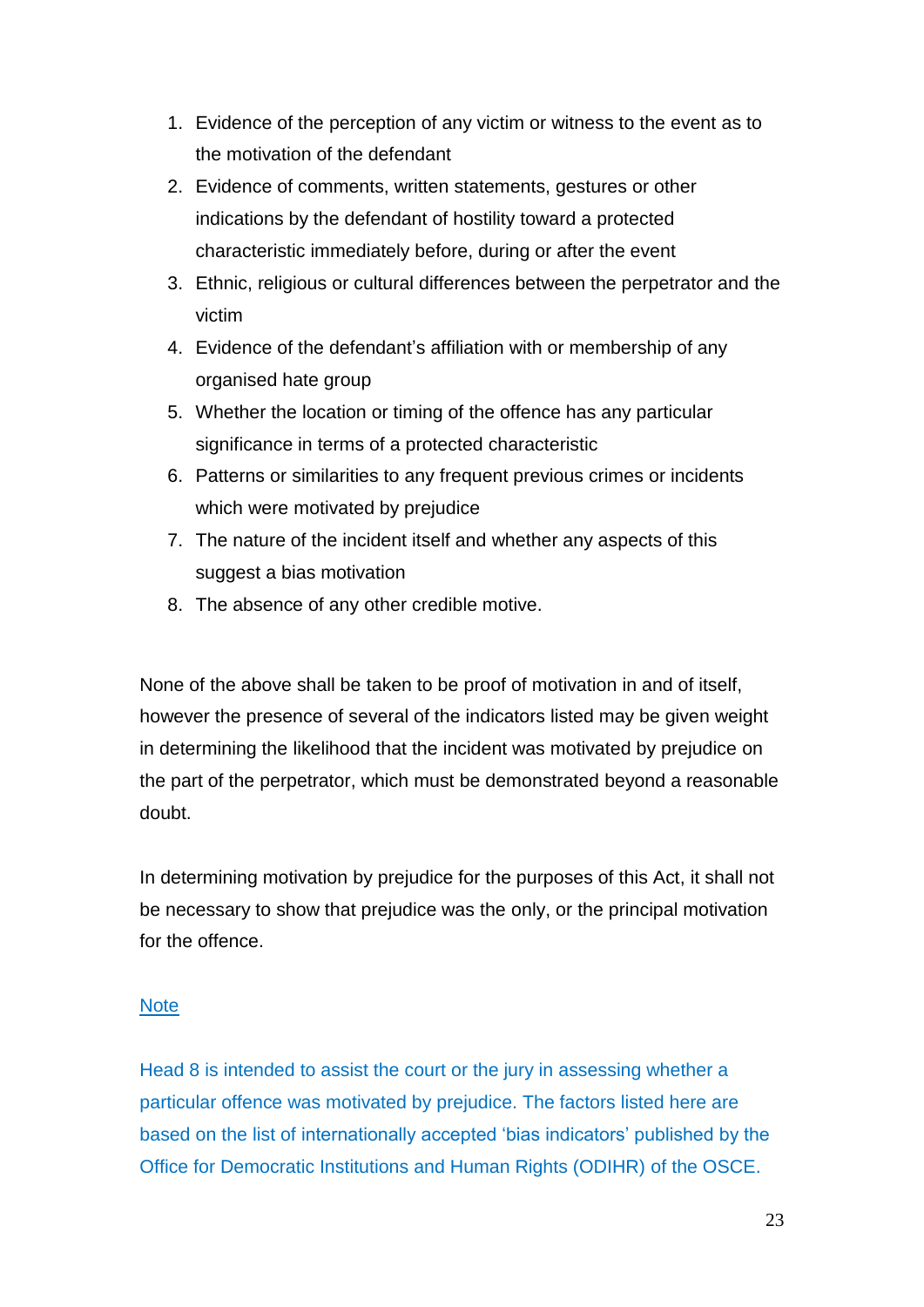Bias indicators are objective facts, circumstances or patterns connected to a criminal act that, alone or in conjunction with other indicators, suggest that the offender's actions may have been motivated in whole or in part by prejudice. None of these factors are probative in themselves, but the head provides that they may be given weight in deciding whether the motive of the perpetrator was one of bias or prejudice against a protected characteristic.

#### **Head 9 – denial or gross trivialisation of crimes of genocide**

A person commits an offence who publicly condones, denies or grossly trivialises any act falling within the definition of a "genocide" in Article II of the United Nations Convention on the Prevention and Punishment of the Crime of Genocide (the Genocide Convention).

A person guilty of an offence under this section shall be liable on summary conviction to a [Class C fine] or imprisonment for a term not exceeding twelve months, or both.

## **Note**

Head 9 creates a new offence of condoning, denying or grossly trivialising a genocide. The definition of genocide used here taken from the Genocide Convention and is the same one used in the Genocide Act 1973. The requirement to make genocide denial a criminal offence is a requirement under EU Council framework decision 2008/913/JHA on combating certain forms and expressions of racism and xenophobia by means of criminal law, and has also been highlighted by the Council of Europe Commission against Racism and Intolerance on a number of occasions, including in its country report on Ireland in 2019.